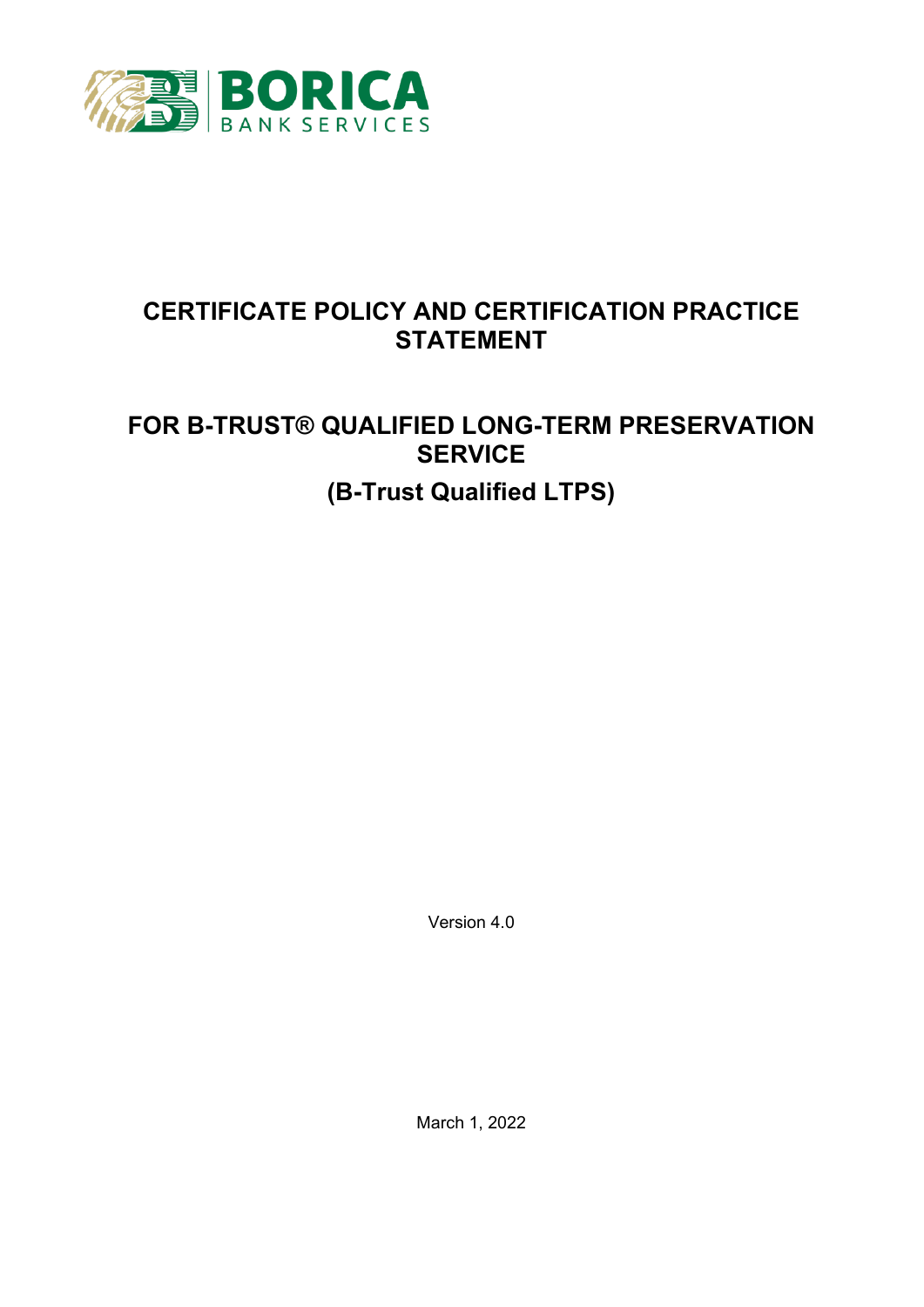| <b>Document history</b> |                 |             |               |                                                         |  |
|-------------------------|-----------------|-------------|---------------|---------------------------------------------------------|--|
| <b>Version</b>          | Author(s)       | <b>Date</b> | <b>Status</b> | <b>Comment</b>                                          |  |
| 1.0                     | Dimitar Nikolov | 18.04.2017  | Approved      | Initial release                                         |  |
| 2.0                     | Dimitar Nikolov | 01.04.2019  | Approved      | <b>Technical corrections</b>                            |  |
| 3.0                     | Dimitar Nikolov | 01.03.2020  | Approved      | <b>Technical corrections</b>                            |  |
| 4.0                     | Dimitar Nikolov | 01.03.2022  | Approved      | X509<br>certificate<br><b>New</b><br>οf<br><b>QLTPS</b> |  |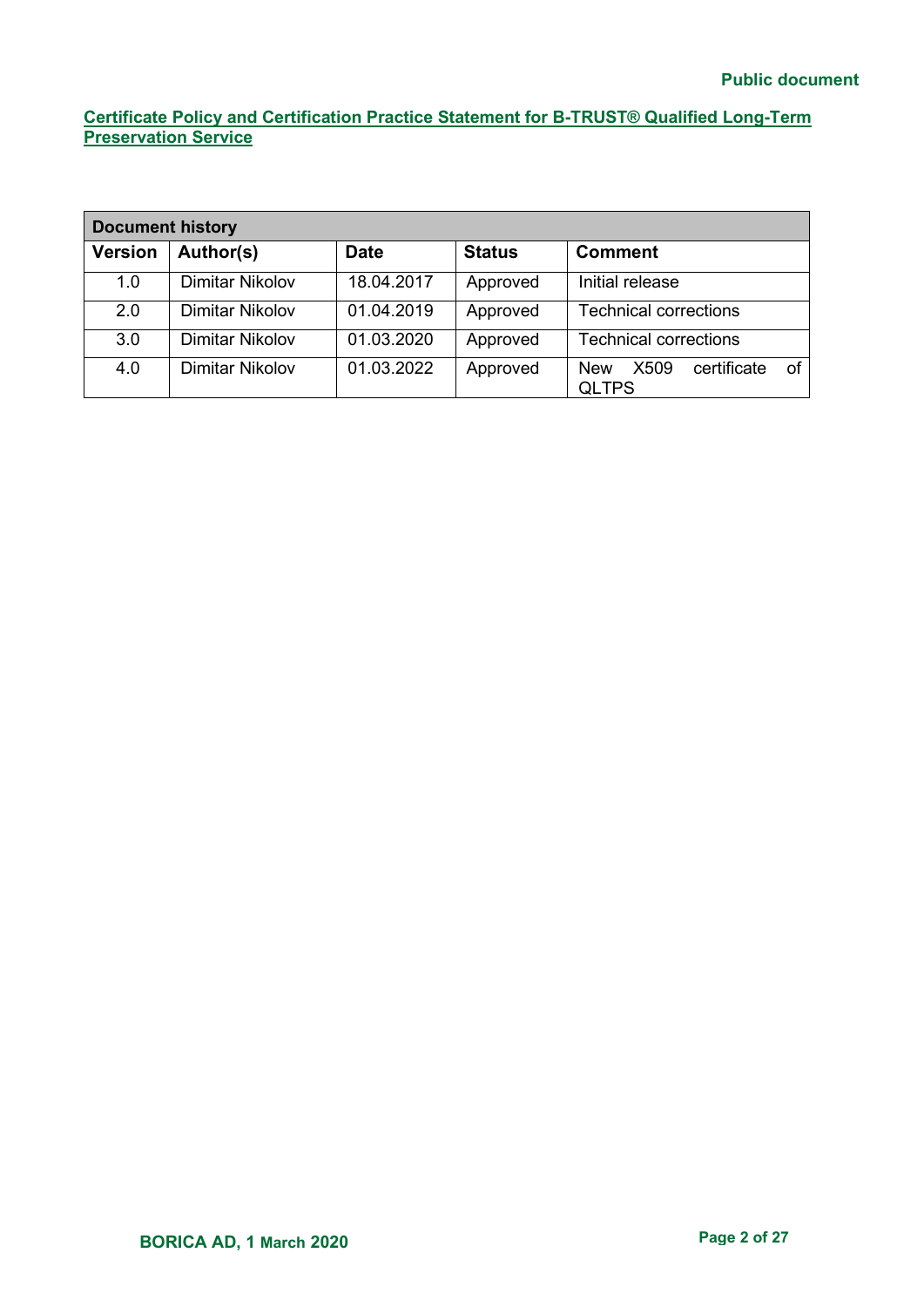# **CONTENTS**

| 1 |      |         |                                                                  |  |
|---|------|---------|------------------------------------------------------------------|--|
| 2 |      |         |                                                                  |  |
| 3 |      |         |                                                                  |  |
|   | 3.1  |         |                                                                  |  |
|   | 3.2  |         |                                                                  |  |
| 4 |      |         |                                                                  |  |
| 5 |      |         |                                                                  |  |
|   | 5.1  |         |                                                                  |  |
|   | 5.2  |         |                                                                  |  |
|   | 5.3  |         |                                                                  |  |
|   | 5.4  |         |                                                                  |  |
|   | 5.5  |         |                                                                  |  |
|   |      | 5.5.1   |                                                                  |  |
|   |      | 5.5.2   |                                                                  |  |
|   |      | 5.5.3   |                                                                  |  |
|   |      | 5.5.3.1 |                                                                  |  |
|   |      | 5.5.3.2 |                                                                  |  |
|   |      | 5.5.3.3 |                                                                  |  |
|   |      | 5.5.3.4 |                                                                  |  |
|   | 5.6  |         |                                                                  |  |
|   | 5.7  |         |                                                                  |  |
|   | 5.8  |         |                                                                  |  |
|   | 5.9  |         |                                                                  |  |
|   | 5.10 |         |                                                                  |  |
| 6 |      |         |                                                                  |  |
|   |      |         |                                                                  |  |
|   | 6.2  |         |                                                                  |  |
|   | 6.3  |         |                                                                  |  |
|   | 6.4  |         |                                                                  |  |
|   | 6.5  |         |                                                                  |  |
|   | 6.6  |         |                                                                  |  |
|   |      | 6.6.1   |                                                                  |  |
|   |      | 6.6.2   |                                                                  |  |
|   |      | 6.6.3   | Issuance of Acknowledgement (ACK) for a preserved e-document  18 |  |
|   |      | 6.6.4   |                                                                  |  |
|   |      | 6.6.5   |                                                                  |  |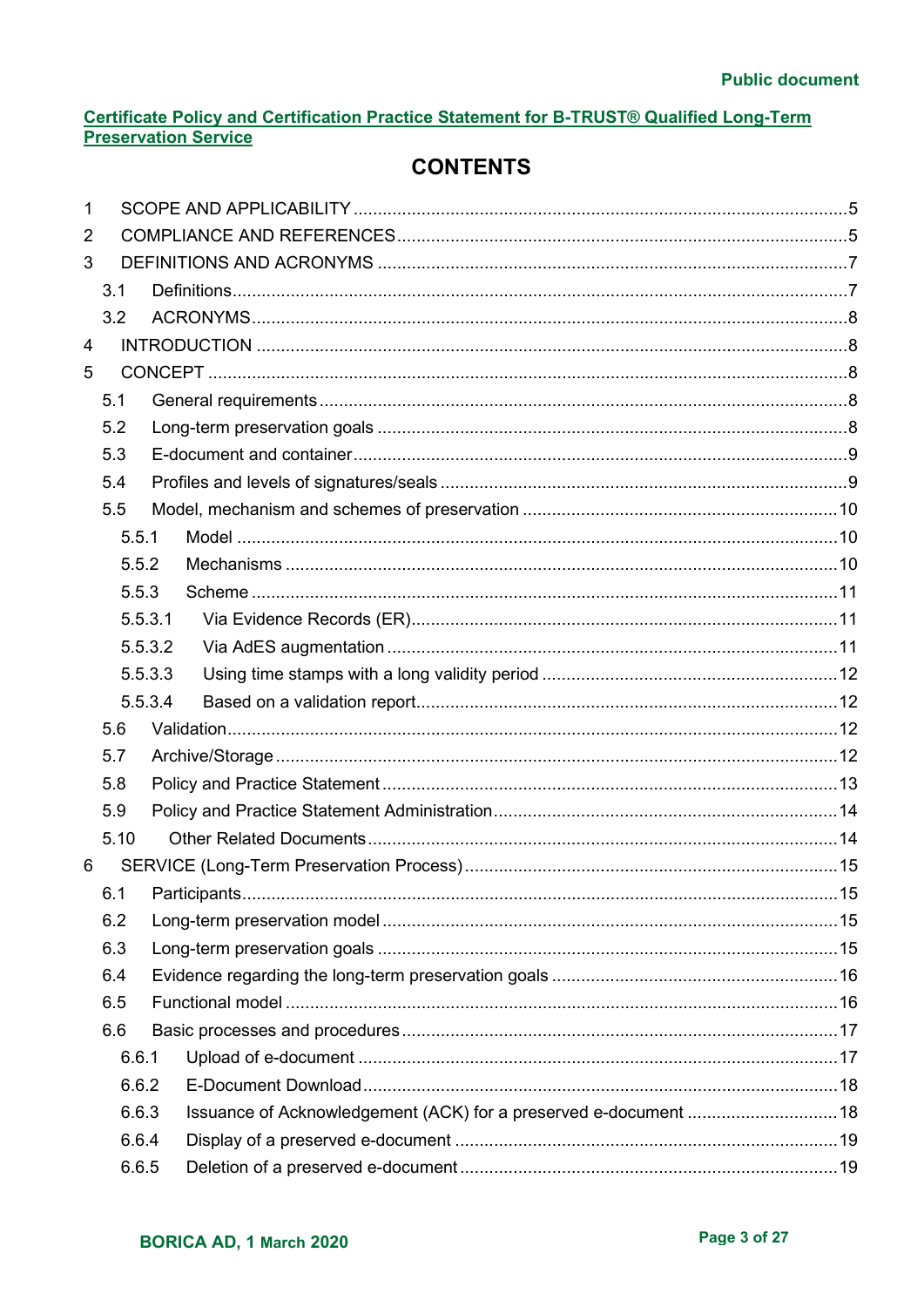|              | Certificate Policy and Certification Practice Statement for B-TRUST® Qualified Long-Term |
|--------------|------------------------------------------------------------------------------------------|
|              | <b>Preservation Service</b>                                                              |
| $\epsilon$ 7 | Tormination of the Convice Agrooment                                                     |

|                | 6.7    |         |                                                                                 |  |
|----------------|--------|---------|---------------------------------------------------------------------------------|--|
|                | 6.8    |         |                                                                                 |  |
|                | 6.8.1  |         |                                                                                 |  |
|                | 6.8.2  |         |                                                                                 |  |
|                | 6.9    |         |                                                                                 |  |
| $\overline{7}$ |        |         |                                                                                 |  |
|                | 7.1    |         |                                                                                 |  |
|                | 7.2    |         |                                                                                 |  |
|                | 7.3    |         |                                                                                 |  |
|                | 7.4    |         |                                                                                 |  |
|                | 7.5    |         |                                                                                 |  |
|                | 7.6    |         |                                                                                 |  |
|                | 7.7    |         |                                                                                 |  |
|                | 7.8    |         |                                                                                 |  |
| 8              |        |         |                                                                                 |  |
| 9              |        |         |                                                                                 |  |
|                | 9.1    |         |                                                                                 |  |
|                | 9.2    |         |                                                                                 |  |
|                | 9.2.1  |         |                                                                                 |  |
|                | 9.2.2  |         |                                                                                 |  |
|                | 9.2.3  |         |                                                                                 |  |
|                | 9.2.4  |         |                                                                                 |  |
|                | 9.2.5  |         |                                                                                 |  |
|                |        | 9.2.5.1 |                                                                                 |  |
|                |        | 9.2.5.2 |                                                                                 |  |
|                |        | 9.2.5.3 |                                                                                 |  |
|                |        | 9.2.5.4 |                                                                                 |  |
|                | 9.2.6  |         |                                                                                 |  |
|                | 9.2.7  |         |                                                                                 |  |
|                | 9.2.8  |         |                                                                                 |  |
|                | 9.2.9  |         |                                                                                 |  |
|                | 9.2.10 |         |                                                                                 |  |
|                | 9.2.11 |         |                                                                                 |  |
|                | 9.3    |         |                                                                                 |  |
| 10             |        |         |                                                                                 |  |
|                |        |         | Appendix 1. E-Signature/E-Seal Profiles and Levels eligible for the SERVICE. 25 |  |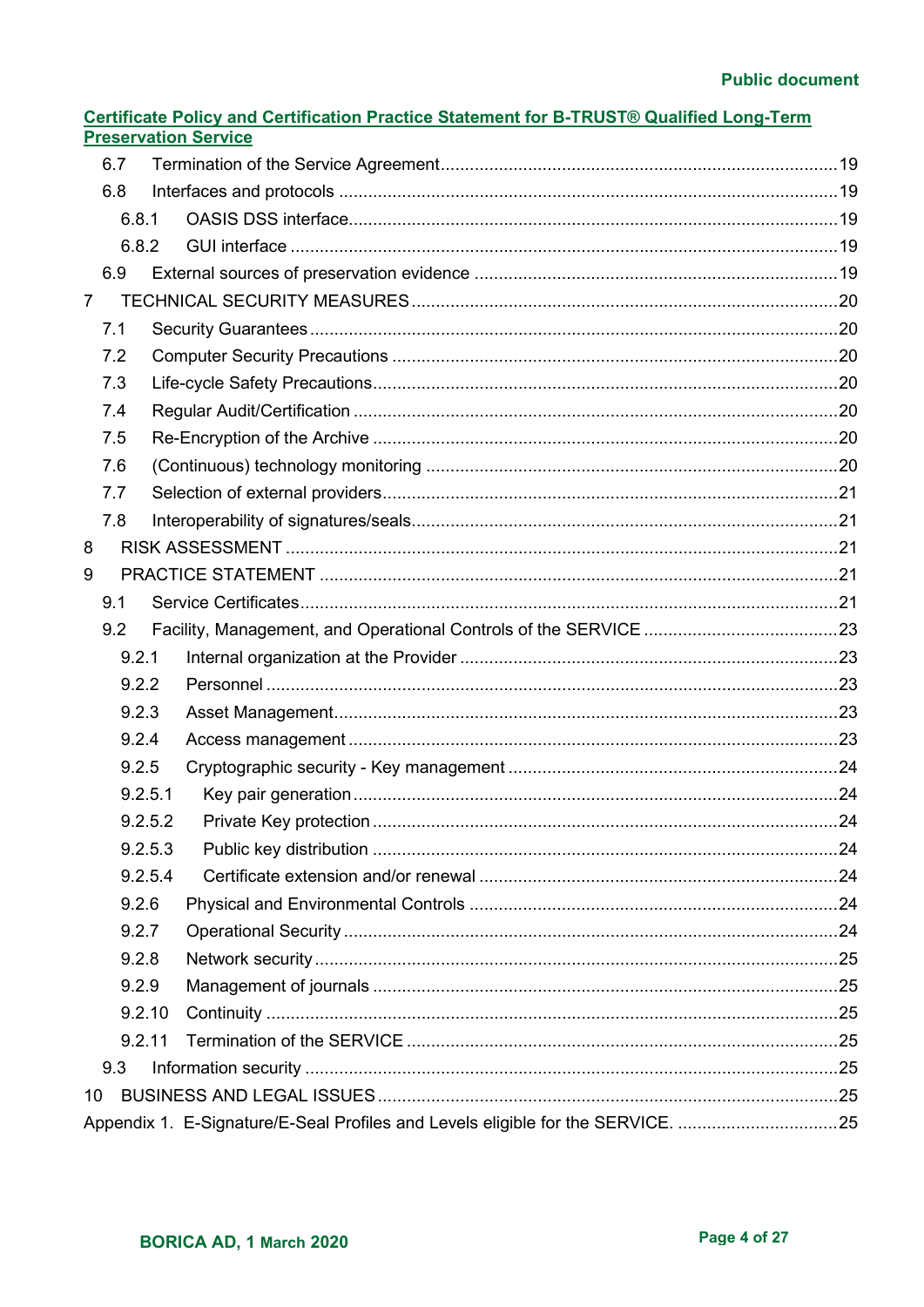# <span id="page-4-0"></span>**1 SCOPE AND APPLICABILITY**

The present document:

- Has been drawn up by BORICA AD, a legal entity registered in the Commercial Register of the Registry Agency under UIC 201230426;
- Is effective as of  $01.04.2019$ :
- Specifies the policy and the security requirements on the provision of the service for qualified long-term preservation of qualified electronic signatures and seals (hereinafter: SERVICE) operated by BORICA as a Qualified Trust Service Provider (QTSP), in accordance with the Regulation 910/2014 of the European Parliament and of the Council;
- Has the nature of general terms under Art. 33, para. 2 of the Ordinance on the Activities of Trust Service Providers and within the meaning of Art. 16 of the Obligations and Contracts Act;
- Includes a description of the policy and practice in the provision of the SERVICE by the Provider and is a public document with the purpose to ascertain the compliance of the Provider's operation with the legal framework:
- Defines the practice for operating and managing the SERVICE to provide users and relying parties, who have concluded a B-Trust Qualified Trust Service Agreement and have signed a Service Level Agreement, with description and security assessment of this qualified service;
- Serves to assess the operation of BORICA as a QTSP related to the provision of qualified preservation of qualified e-signatures/seals in accordance with Regulation 910/2014;
- Defines the basic formats of signatures/seals, to which the SERVICE is applicable;
- Defines the mechanisms and the scheme for storing qualified signatures and seals of the SERVICE;
- Defines the relations/links to "external" certification/qualified services (e.g., CRL, OCSP, TSA) providing information to the SERVICE;
- Addresses only the technical aspects of long-term preservation of the validity of e-signatures/eseals but not their applicability (i.e., legal feasibility) for different business purposes;
- May be amended by the QTSP and each new revision of this Policy and Practice Statement shall be published on the Provider's website by repealing the previous version of this document.

Outside the scope of the document are:

- The legal feasibility (applicability rules) of the long-time preserved qualified electronic signatures/seals to different business purposes;
- Technical aspects of formats, syntax, e-signature/seal coding, and specific formats, profiles and coding of documents for signature/seal;
- The process of signing/sealing, i.e. generating qualified e-signatures/e-seals, which are subject to this SERVICE.

# <span id="page-4-1"></span>**2 COMPLIANCE AND REFERENCES**

The present document has been prepared in accordance with:

- Regulation (EU) № 910/2014 of the European Parliament and of the Council on certification services and refers to information on international recommendations, specifications and standards prepared in accordance with this Regulation;
- Electronic Document And Electronic Certification Services Act (EDECSA);
- Ordinance on the Activities of Certification-Service-Providers, the Terms and Procedures of Termination thereof, and the Requirements for Provision of Certification Services;
- The document should be used together with the general documents B-Trust CPS-eIDAS (Provider's Practice Statement) and B-Trust CP-eIDAS (Provider's Policy) when auditing the SERVICE to establish compliance of the Provider's operation with the regulatory framework.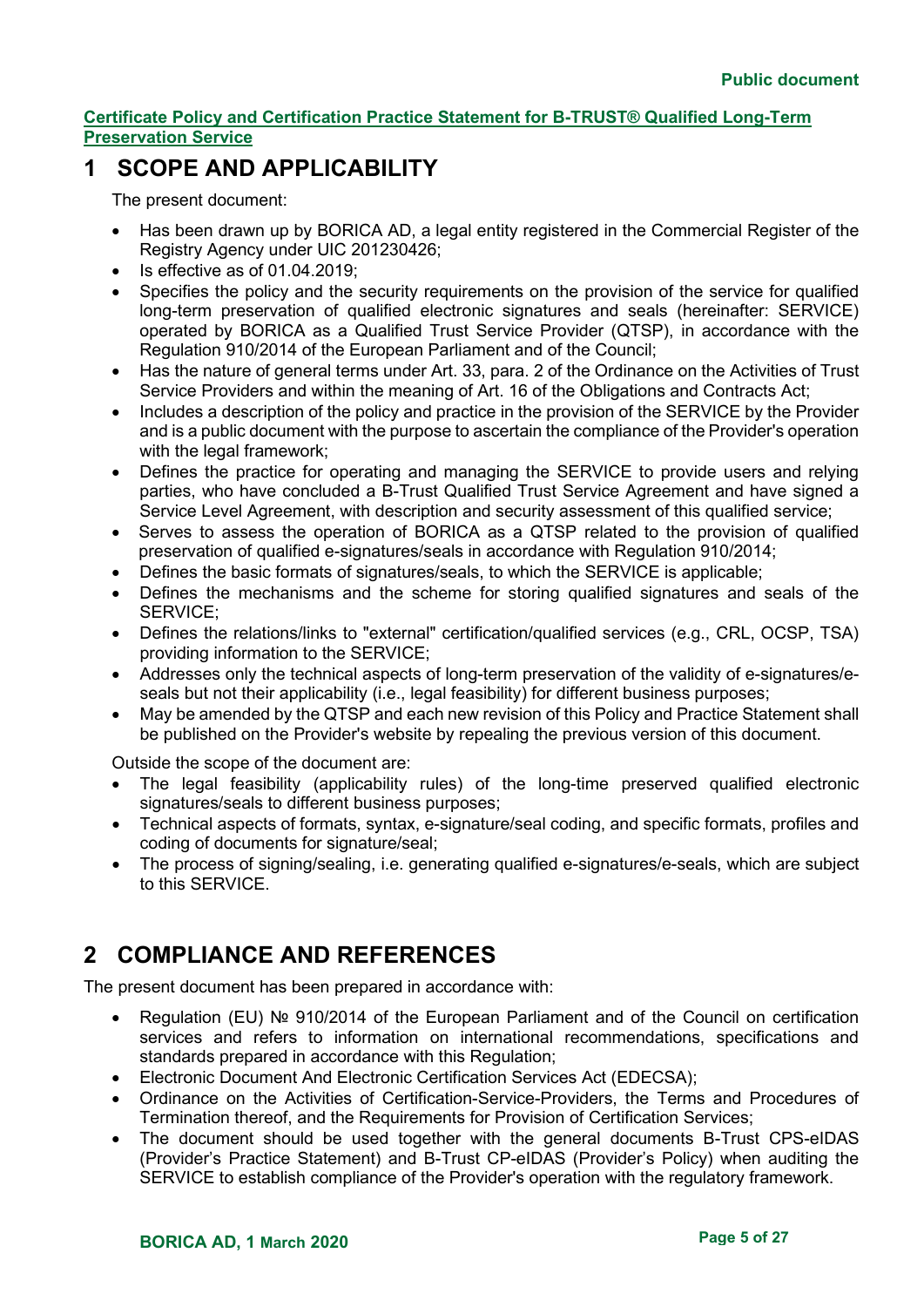The contents and structure of this document is based on the following ratified international specifications:

- ETSI TS 119 511 v.1.1.1: "Policy and security requirements for trust service providers providing long-term preservation of digital signatures or general data using digital signature techniques";
- ETSI TS 101 533-1: "Electronic Signatures and Infrastructures (ESI) Data Preservation Systems Security; Part 1: Requirements for Implementation and Management";
- ETSI TR 101 533-2: "Electronic Signatures and Infrastructures (ESI) Data Preservation Systems Security; Part 2: Guidelines for Assessors";
- ETSI SR 019 510 V1.1.1 (2017-05) Electronic Signatures and Infrastructures (ESI) Scoping study and framework for standardization of long-term data preservation services, including preservation of/with digital signatures.

The following documents (technical specifications) are not directly related to this document but may be of assistance to users:

- ETSI EN 319 102-1: Electronic Signatures and Infrastructures (ESI); Procedures for Creation and Validation of AdES Digital Signatures, Part1: Creation and Validation:
- ETSI TS 119 102-2: Electronic Signatures and Infrastructures (ESI); Procedures for Creation and Validation of AdES Digital Signatures, Part 2: Signature Validation Report;
- ETSI TS 119 101: Electronic Signatures and Infrastructures (ESI); Policy and Security requirements for applications for signature creation and signature validation;
- ETSI TS 119 442: "Electronic Signatures and Infrastructures (ESI); Protocol for TSPs providing signature validation services":
- ETSI EN 319 122-1: "Electronic Signatures and Infrastructures (ESI); CAdES digital signatures; Part 1: Building blocks and CAdES baseline signatures";
- ETSI EN 319 122-2: "Electronic Signatures and Infrastructures (ESI); CAdES digital signatures; Part 2: Extended CAdES signatures";
- ETSI EN 319 132-1: "Electronic Signatures and Infrastructures (ESI); XAdES digital signatures; Part 1: Building blocks and XAdES baseline signatures;
- ETSI EN 319 132-2: "Electronic Signatures and Infrastructures (ESI); XAdES digital signatures; Part 2: Extended XAdES signatures;
- ETSI EN 319 142-1: "Electronic Signatures and Infrastructures (ESI): PAdES digital signatures: Part 1: Building blocks and PAdES baseline signatures;
- ETSI EN 319 142-2: "Electronic Signatures and Infrastructures (ESI); PAdES digital signatures; Part 2: Additional PAdES signatures profiles;
- ETSI EN 319 421: Policy and Security Requirements for Trust Service Providers issuing Electronic Time-Stamps;
- ETSI EN 319 422: "Electronic Signatures and Infrastructures (ESI); Time-stamping protocol and time-stamp token profiles;
- ETSI EN 319 162-1 Electronic Signatures and Infrastructures (ESI); Associated Signature Containers (ASiC); Part 1: Building blocks and ASiC baseline containers;
- ETSI EN 319 162-2 Electronic Signatures and Infrastructures (ESI);
- Associated Signature Containers (ASiC); Part 2: Additional ASiC containers;
- RFC 6970 X.509 Internet Public Key Infrastructure: Online Certificate Status Protocol OCSP.

Any information related to the present document may be referred to the Provider at:

BORICA AD 41 Tsar Boris III Blvd. 1612 Sofia Bulgaria Tel: +359 0700 199 10 E-mail: [info@b-trust.org](mailto:info@b-trust.org)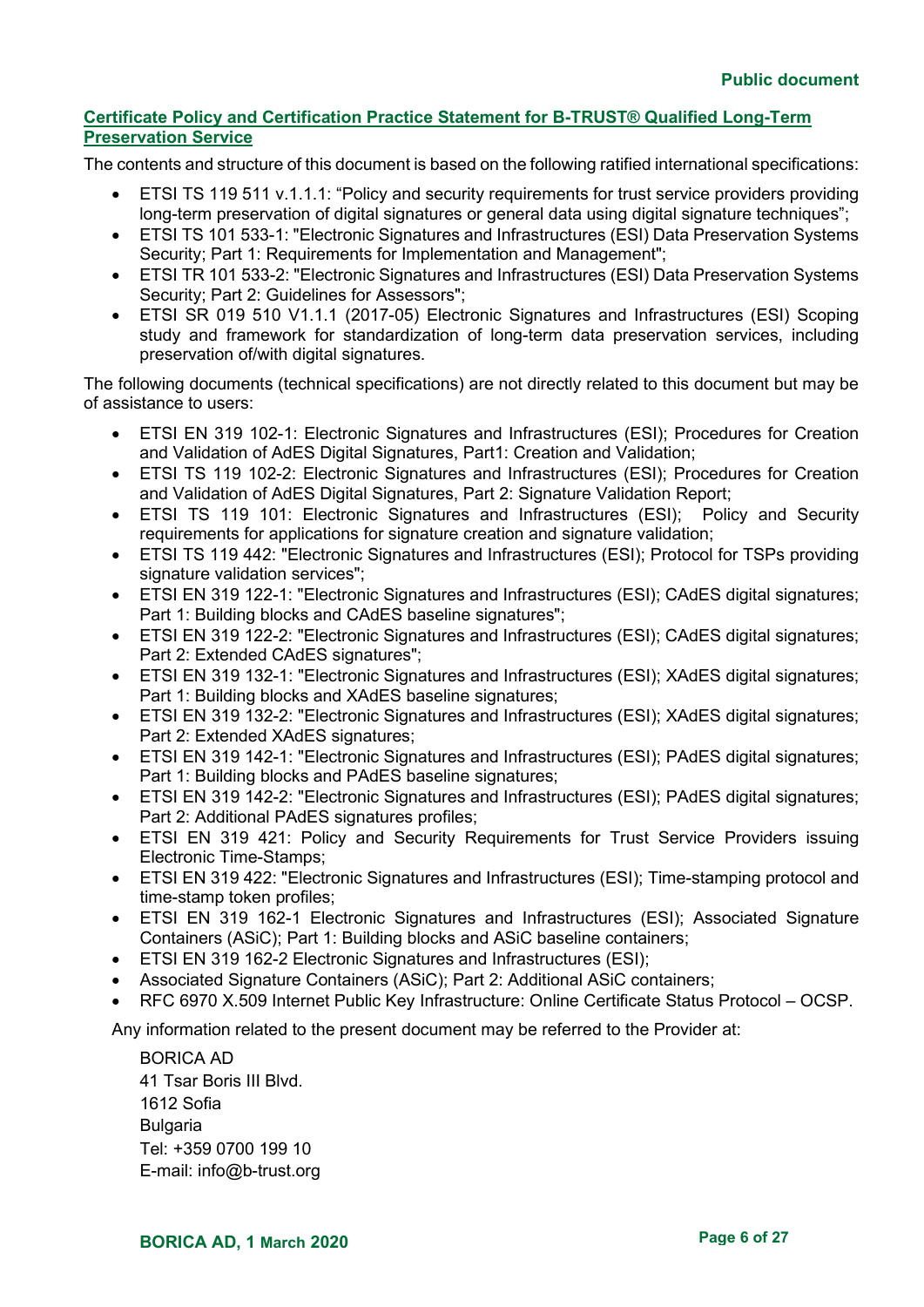Web: www.b-trust.bg

# <span id="page-6-0"></span>**3 DEFINITIONS AND ACRONYMS**

# <span id="page-6-1"></span>**3.1 Definitions**

**SERVICE (Preservation Service)** – a qualified service for long-term preservation of qualified electronic signatures/seals in accordance with Regulation (EU) № 910/2014

**Preservation** – a function that supports a data object in a proper and independently understandable form, possibly over extended periods of time

**Long term** – long enough time for storage, related to the time of possible technological changes (in crypto algorithms, key size, hash functions) or of storage technology

**Preservation goal** – one of the following objectives achieved during the preservation period: proof of integrity, proof of existence, availability, and maintenance of validity status of a digital signature/seal or time assertion, confidentiality, authenticity of the submitter, identification of the DPS

**E-document** – an electronic document that contains at least one eIDAS Regulation conformant electronic signature or seal. Depending on the type of the e-document it may contain additional electronic documents and the corresponding profiles (metadata), signatures, countersignatures and time stamps

**Container** – data structure (data object), which contains e-signature(s)/e-seal(s) i.e. signed e-document and other metadata specific to long-term preservation of the object.

**Archive** – database for storing data objects in storage containers with specific purpose(s) and related components (computer systems, communication links, power supply, physical and fire protection and security systems and their redundancy)

**Client** – A person or organization signing the service agreement with the Provider in order to use the **SERVICE** 

**Submitter** – a person who sends e-documents to the SERVICE, who may be different from the Subscriber, but has (access) rights to use the SERVICE

**Evidence record** – unit of data, which can be used to prove the existence of a data object or data object group at a certain time

**Preservation evidence** – data that can be used to demonstrate that the various preservation goals (e.g. proof of integrity or proof of existence) are met for the preserved data objects

**Preservation mechanism** – a mechanism used for storing e-document(s)

**Preservation scheme** – preservation mechanism(s) used to achieve specific goal(s) in signature/seal preservation

**Long-term Preservation Policy/LTPP** – a set of rules, applicable to the SERVICE that define the mechanisms (preservation scheme) and the internal processes applied to achieve the preservation goals

**Preservation period** – duration specified in the service agreement

**Proof of existence** – the existence of an e-document (signature/seal) at a specific (past) time (e.g. a qualified time-stamp)

**Proof of integrity** – maintenance of the integrity and completeness (hash, signature/seal)

**Proof of validity** – maintenance of the validity status of a signature/seal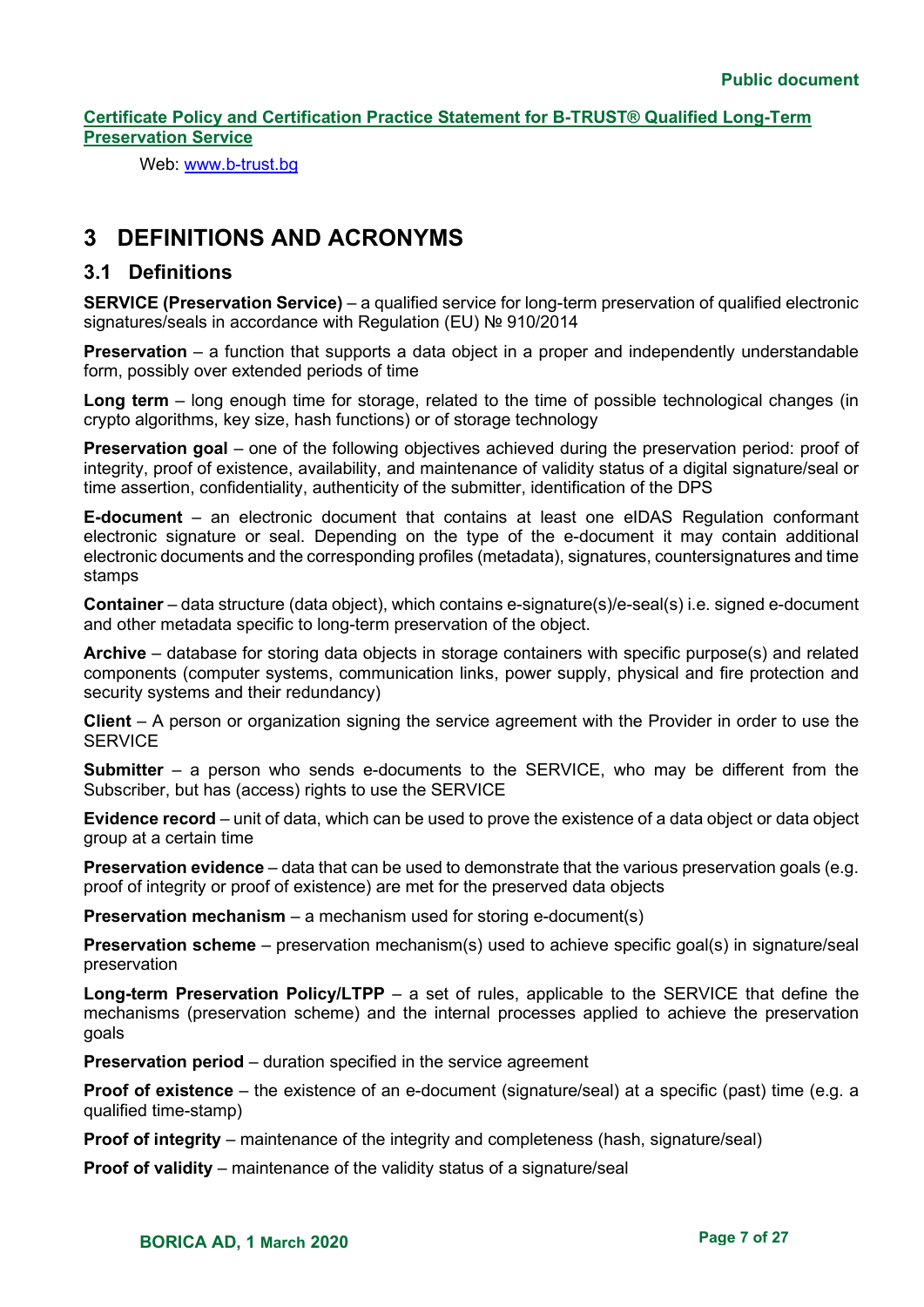# <span id="page-7-0"></span>**3.2 ACRONYMS**

**QES/QESeal** – Qualified Electronic Signature/Seal

**QC** – Qualified Certificate

**AdES/AdESeal** – Advanced Electronic Signature/Seal

**AdES\_QC** - Advanced Electronic Signature with Qualified Certificate

**AdESeal** – Advanced Electronic Seal with Qualified Certificate

**OCSP** – Online Certificate Status Protocol

**PKI** – Public Key Infrastructure

**LTPP –** Long-Term Preservation Policy

**LTPS –**Long-Term Preservation Service

**CA –** Certification Authority

**TSA –** Time Stamping Authority

# <span id="page-7-1"></span>**4 INTRODUCTION**

The power and suitability of cryptographic mechanisms is a function of time. It is necessary to apply appropriate storage mechanisms that are able to maintain the validity of the signed object over long periods by applying different storage technologies and schemes, and cryptographic algorithms.

This necessity is recognized and referred to in the Regulation (EU) No 910/2014 of the European Parliament and of the Council, as can be seen in the Preamble:

*(61) This Regulation should ensure the long-term preservation of information, in order to ensure the legal validity of electronic signatures and electronic seals over extended periods of time and guarantee that they can be validated irrespective of future technological changes.* 

Furthermore, Art. 34(1) of the Regulation states that:

*A qualified preservation service for qualified electronic signatures may only be provided by a qualified trust service provider that uses procedures and technologies capable of extending the trustworthiness of the qualified electronic signature beyond the technological validity period.* 

This document presents the Policy and Practice Statement for the SERVICE of BORICA as a Qualified Trust Service Provider and the preservation scheme (mechanism and goals), which is used to preserve the validity status of qualified e-signatures/e-seals and of data objects associated with signatures/seals.

# <span id="page-7-2"></span>**5 CONCEPT**

# <span id="page-7-3"></span>**5.1 General requirements**

The Provider's Policy and Practice Statement for the SERVICE is addressed to:

- the long-term preservation of e-documents (data objects);
- the validity status (evidence) of preserved signatures/seals.

The preservation (of integrity) of digital objects that are not signed/sealed is outside the scope of this document. The legal validity of preserved signatures/seals is also outside this scope.

# <span id="page-7-4"></span>**5.2 Long-term preservation goals**

The long-term preservation scheme presented in this document address the following goals: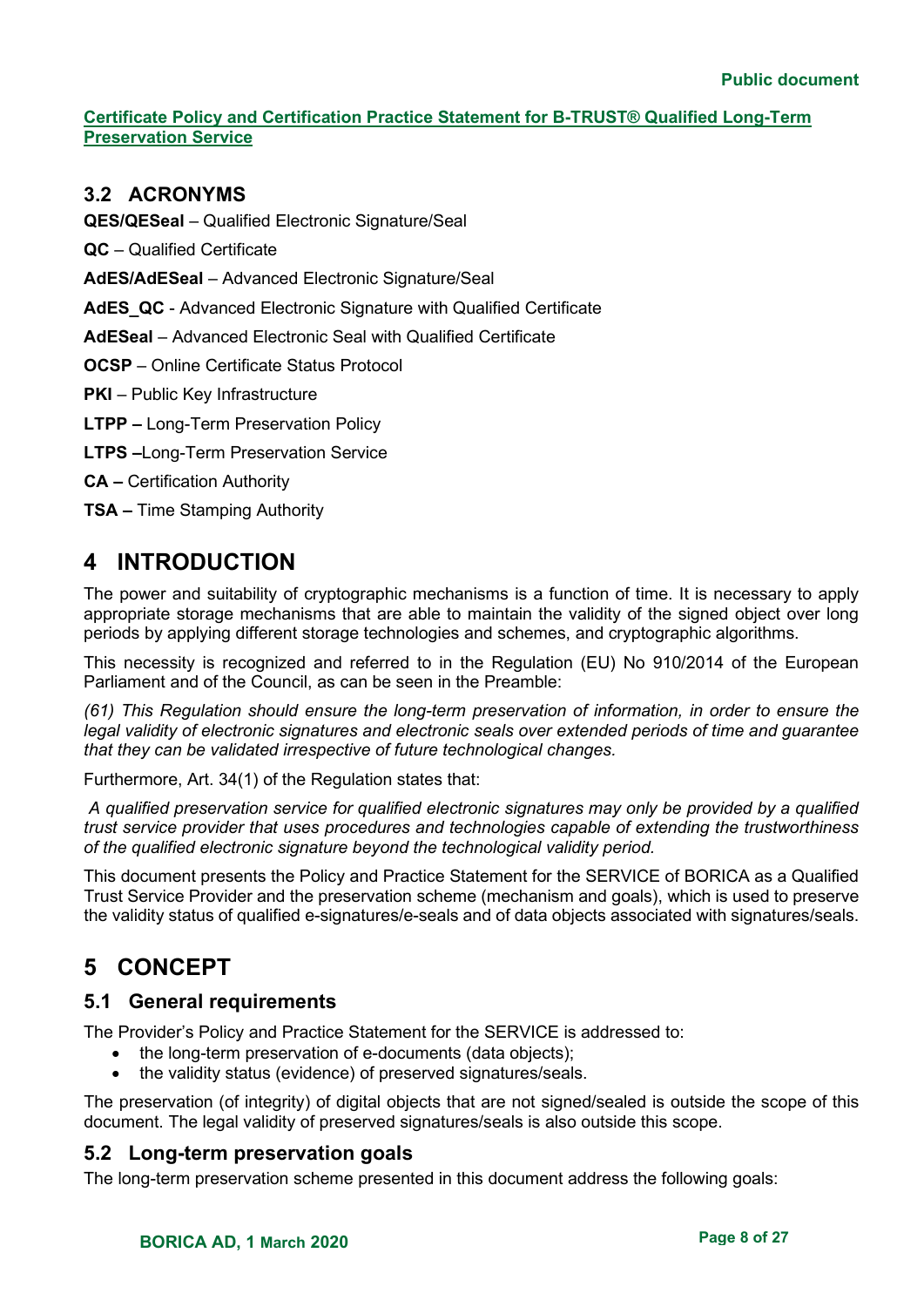- Proof of integrity of an e-document:
- Proof of existence of a signed/sealed e-document (at a time/in the past);
- Maintenance of the validity status of e-signatures/seals over long periods.

Data integrity is verified during the preservation period by means of a proof of integrity (hash, signature/seal).

The existence of a data object (e-document) at a specific time is maintained by a combination of a proof of integrity (completeness) and a qualified time-stamp.

The maintenance of the validity status of e-signatures/seals over long periods is achieved through the proof of validity of the signature/seal.

According to the present document, the SERVICE is applicable to the two basic types of data objects:

- Signed/sealed e-document (enveloped and enveloping signature/seal), for which validity status has to be preserved over a long period of time;
- Detached signature/seal and associated data object (document/file).

To preserve the validity status of the electronic signature/seal, each data of their validation has to be preserved, the validity of which is subject to expiration (cannot be guaranteed) in the future (certificates, information of suspension/revocation – CRL, OCSP responses, trusted lists, etc.).

Additional goals for preservation may be identification of the SERVICE Provider, non-repudiation of submission of data objects to the SERVICE and data confidentiality in the exchange.

The SERVICE creates preservation evidence that are used to verify the performance of the respective preservation goals for the specified data objects (e-documents).

# <span id="page-8-0"></span>**5.3 E-document and container**

E-document (signed/sealed data object) is data processed by the SERVICE for the purpose of longterm preservation of the signatures/seals. It can be a basic data object (enveloped/enveloping signature/seal), which has to be preserved or metadata submitted by an Applicant/Submitter or collected and added by the service itself.

Currently, this version of the SERVICE uses a container that contains only one e-document and the added metadata for long-term preservation.

The service (may) add metadata such as CA certificates, CRL/OCSP responses, signatures/seals, timestamps, proofs, validation reports.

Not all e-documents should be submitted together for preservation.

The Submitter is the subject who sends e-document(s) to the SERVICE. He may me different form the Subscriber (owner) of the e-documents submitted for preservation. The SERVICE generates a container identifier, which is returned to the Submitter (if the SERVICE supports archive). The storage container identifier is unique. It is generated on the basis of a hash-function, i.e. it is a hash code with a specified identifier of the hash-algorithm.

# <span id="page-8-1"></span>**5.4 Profiles and levels of signatures/seals**

THE COMMISSION IMPLEMENTING DECISION (EU) 2015/1506 has defined the technical specifications and standards referring to the profiles and levels of qualified or advanced e-signatures/eseals, to be maintained (signed and validated) by each Member State of the Union and to be adopted by the public sector bodies of the Member States with regard to their cross-border interoperability and the required level of security (profile) for specific business purposes:

- XAdES Baseline Profile ETSI TS 103 171 v.2.1.1 (2012) (or draft ETSI EN 319 132-1, 2015);
- CAdES Baseline Profile ETSI TS 103 173 v.2.1.1 (20012) (or draft ETSI EN 319 122-1, 2015);
- PAdES Baseline Profile ETSI TS 103 172 v. 2.1.1 (2012) (or draft ETSI EN 319 142-1, 2015).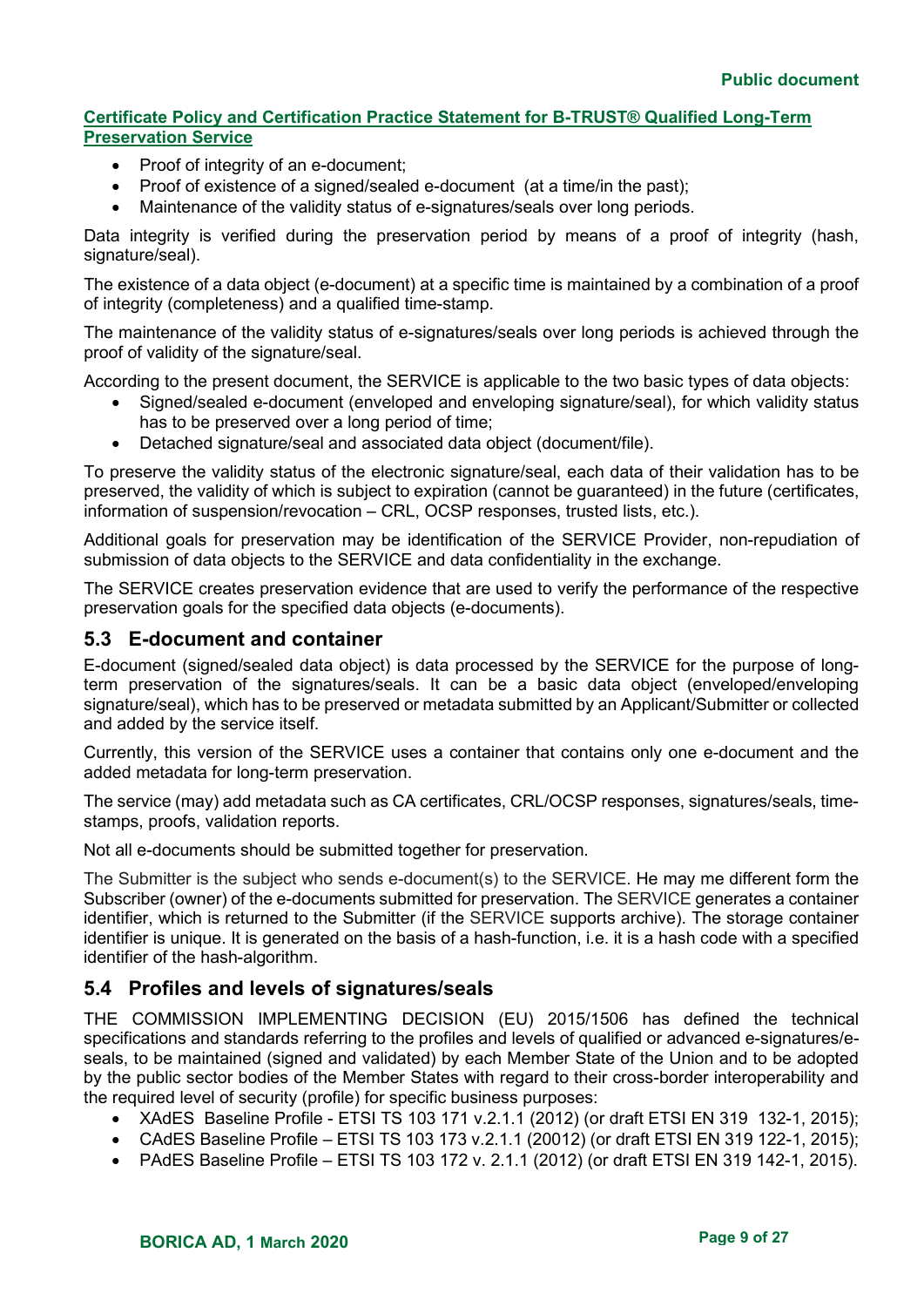The DECISION (art. 1 and 3), in accordance with the Regulation 910/2014, approves the following advanced signatures/seals in CMS, XML, and PDF formats at B, T and LT levels of compliance (profiles), that should be recognized among Member States.

The DECISION (art. 2 and 4) approves the conditions under which the validity of an advanced electronic signature/seal is confirmed:

(1) the certificate that supports the advanced electronic signature has been valid at the time of signing, and when the advanced electronic signature is supported by a qualified certificate, the qualified certificate that supports the advanced electronic signature has been, at the time of signing, a qualified certificate for electronic signature complying with Annex I of Regulation (EU) No 910/2014 and that it was issued by a qualified trust service provider;

(2) the signature validation data corresponds to the data provided to the relying party;

(3) the unique set of data representing the signatory is correctly provided to the relying party;

(4) the use of any pseudonym is clearly indicated to the relying party if a pseudonym was used at the time of signing;

(5) when the advanced electronic signature is created by a qualified electronic signature creation device, the use of any such device is clearly indicated to the relying party;

(6) the integrity of the signed data has not been compromised;

(7) the requirements provided for in Article 36 of Regulation (EU) No 910/2014 were met at the time of signing;

(8) the system used for validation of the advanced electronic signature provides to the relying party the correct result of the validation process and allows the relying party to detect any security relevant issues.

BORICA as a QTSP operates and provides a qualified trust service for validation of advanced/qualified signature/seal that complies with EU Regulation 910/2014 and meets the requirements (Article 1-4) of the above-mentioned Decision. See the document "B-Trust QSVS-eIDAS".

In addition, the B-Trust QSVS-eIDAS also validates specified formats of signatures/seals at LTA level as well as signature/seal with ASiC-S/E profile. Maintaining these AdES signature/seal formats with profile \_LTA determines the choice of format of the container for long-term preservation of signatures/seals of this SERVICE.

Appendix 1 to this document presents the formats of containers of signatures/seals with specified profiles and levels.

# <span id="page-9-0"></span>**5.5 Model, mechanism and schemes of preservation**

## <span id="page-9-1"></span>**5.5.1 Model**

The current version of the SERVICE is implemented and provided with associated own Storage/Archive, i.e. follows the WST Model (preservation service with storage) according to the specification of ETSI TS 119 511 v.1.1.1.

## <span id="page-9-2"></span>**5.5.2 Mechanisms**

According to this specification, the basic preservation mechanisms that can be applied for long-term preservation are: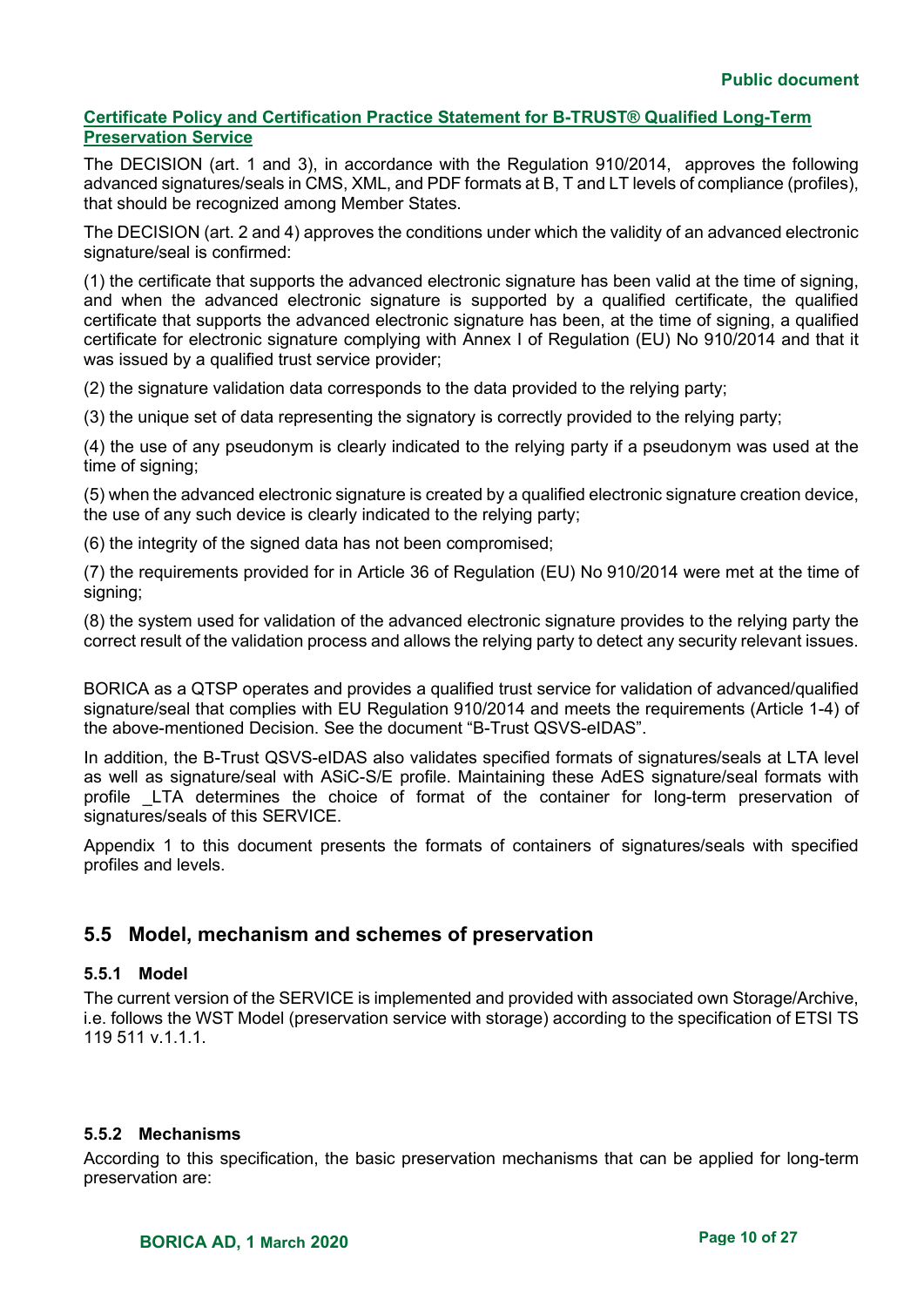- Time stamp;
- Advanced Electronic Signature/Seal with extended format (AdES);
- Evidence Record (ER);
- Validation report (from qualified signature/seal validation service/QSVS)

The Advanced Electronic Signature/Seal with extended format/profile provides an internal mechanism, through which it remains verifiable after a long term. For more information regarding the validation of qualified signatures/seals, see the document "Signature Validation Policy and Practice statement of B-Trust qualified Validation Service" (B-Trust QSVS – CP and CPS). All AdES formats with extensions of BASELINE profile: B\_T, B\_LT and B\_LTA are extensions to the previous level with additional evidence material for long-term signature/seal preservation:

- T level a time-stamp is added to the basic signature/seal; the signature/seal has been created before the certified time – an important evidence in case the certificate of the signature/seal becomes invalid in future (after expiry or revocation);
- LT level this format extends the previous one with additional evidence of the validity of the signature/seal certificate (OCSP status, CRL); A signature/seal at this level allows for validation provided that there are no technological changes (for example, the algorithms used become weak).
- LTA level a specific hash-algorithm recalculates the hash of the originally signed/sealed document with the signed attributes and together with previously added validation material and time-stamp is protected with a new time-stamp; a signature/seal at this level allows for validation of the original signature provided that the last added time-stamp is validated and the last used hash-algorithm is still reliable.

A signature/seal at LTA level is the most appropriate for container for long-term preservation. The mechanisms of this profile are alike for the different formats specified in the DECISION. It is based on standardized formats and has a high degree of interoperability – this container for long term preservation can easily be exported from the SERVICE to another such service (of another QTSP). All the missing validation material is added, a hash is computed over the existing signature including the originally signed/sealed document, and the time-stamp is generated over the final hash computation.

The current version of the SERVICE uses container for preservation of signed/sealed data object (edocument) with format AdES and LTA profile of signature/seal.

## <span id="page-10-0"></span>**5.5.3 Scheme**

The scheme for long-term preservation is determined by the (long-term) preservation mechanism and the evidence provided, which are applied to achieve a specific goal or set of goals for e-documents preservation (see section 5.2).

According to the specification ETSI TS 119 511, different schemes based on the AdES preservation mechanism are acceptable.

## <span id="page-10-1"></span>**5.5.3.1 Via Evidence Records (ER)**

If there is no ER for the document, the AdEs is validated, collected and the missing validation material is added to the container; the SERVICE creates an ER protecting all the elements of the container and stores it in the Archive.

If the document is already covered by an ER, the preservation SERVICE only augments the ER (via Time-stamp Renewal).

#### <span id="page-10-2"></span>**5.5.3.2 Via AdES augmentation**

An e-document with AdES format and LTA profile of the signature/seal is submitted to the SERVICE. If the signature is detached, the original document is also needed or at least its hash for the respective hash algorithm. If the signature/seal is basic (B level), the SERVICE adds a time-stamp to it. The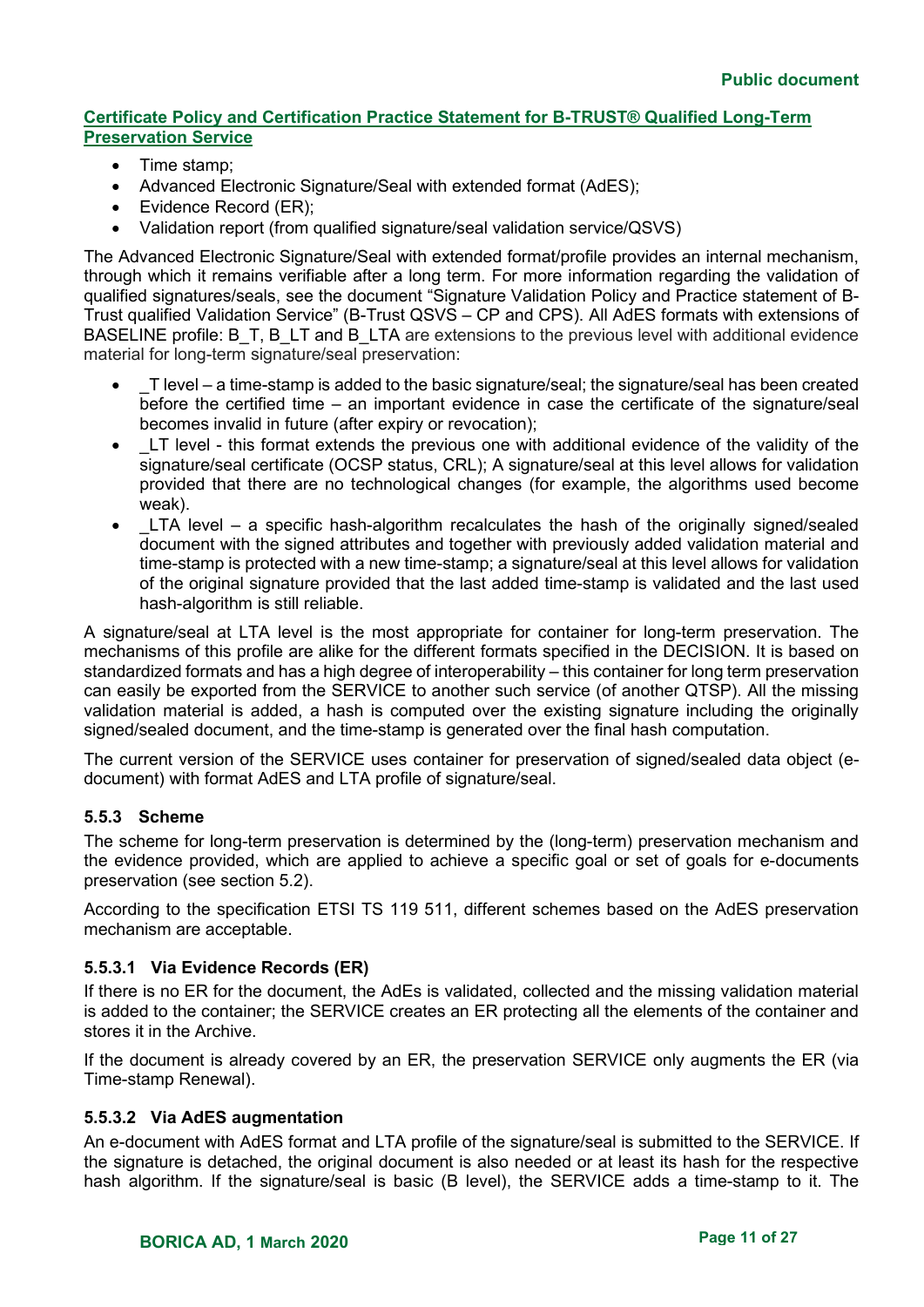SERVICE then validates the e-document (via internal or external process) by including the missing validation material (LT level).

Note: If the signature is already augmented (LTA level), the SERVICE validates and augments only the latest time stamp.

An internal monitoring process observes for the next augmentation of the signature/seal (e-document) e.g., expiry of validity of the certificate of the latest time-stamp, and/or cryptographic/hash algorithm declared weak.

# <span id="page-11-0"></span>**5.5.3.3 Using time stamps with a long validity period**

This scheme addresses a special case of the above scheme.

The validity period of the time stamp, instead of being limited by the validity period of the TSA basic certificate, is extended as long as the cryptographic algorithms remain secure, with the purpose to augment the signatures/seals of e-documents less often.

## <span id="page-11-1"></span>**5.5.3.4 Based on a validation report**

When receiving an e-document for preservation signed/sealed by AdES format, the SERVICE will first request a validation report from the signature/seal validation service. Instead of augmenting the original signature/seal of the e-document, the service shall augment only the signature/seal of the validation report to keep it verifiable for a long term. Additionally, to guarantee the integrity of the original edocument (even with already weak original hash algorithm), its hash value with a latest used hash algorithm is added to the signature/seal of the validation report before augmentation. The scheme stores the document together with the augmented validation report. The originally submitted signature/seal (edocument) is not changed.

The current version of the SERVICE provided by BORICA implements long-term preservation of esignature/seal according to the scheme in section 5.5.3.2.

# <span id="page-11-2"></span>**5.6 Validation**

Validation within the scope of the SERVICE is a process to check the validity of digital signatures of edocuments and of time stamps. The process of qualified signature/seal validation is outside the scope of this document.

The SERVICE shall use an internal validation process or an external qualified validation service to check the validity status of a signature/seal before storing an e-document(s) in the storage container.

BORICA as a QTSP provides and supports qualified service for QES/QESeal validation in accordance with the Regulation (EU) No 910/2014. See the document "Signature Validation Policy and Signature Validation Practice statement of B-Trust qualified Validation Service" (B-Trust QSVS-eIDAS).

In order to verify the validity of time stamps to e-documents (signatures and seals) subject to preservation, the SERVICE must use an internal and/or an external process (a qualified time-stamping service). The validity verification of time stamps is direct and does not require mandatory use of a qualified time-stamping service. The Provider's B-Trust QTSA-eIDAS qualified time-stamping service may also be used for verification of the time stamps.

# <span id="page-11-3"></span>**5.7 Archive/Storage**

The Archive is a specialized database for storage and management/maintenance of containers for longterm preservation of digital objects (e-documents, evidence).

The SERVICE supports integrated Archive/Storage and performs the following operations/procedures:

• UPLOAD (DEPOSIT) - verifies the electronic signatures/seals in the e-document or file by the B-Trust QSVS (qualified validation) service, provides the long-term validation material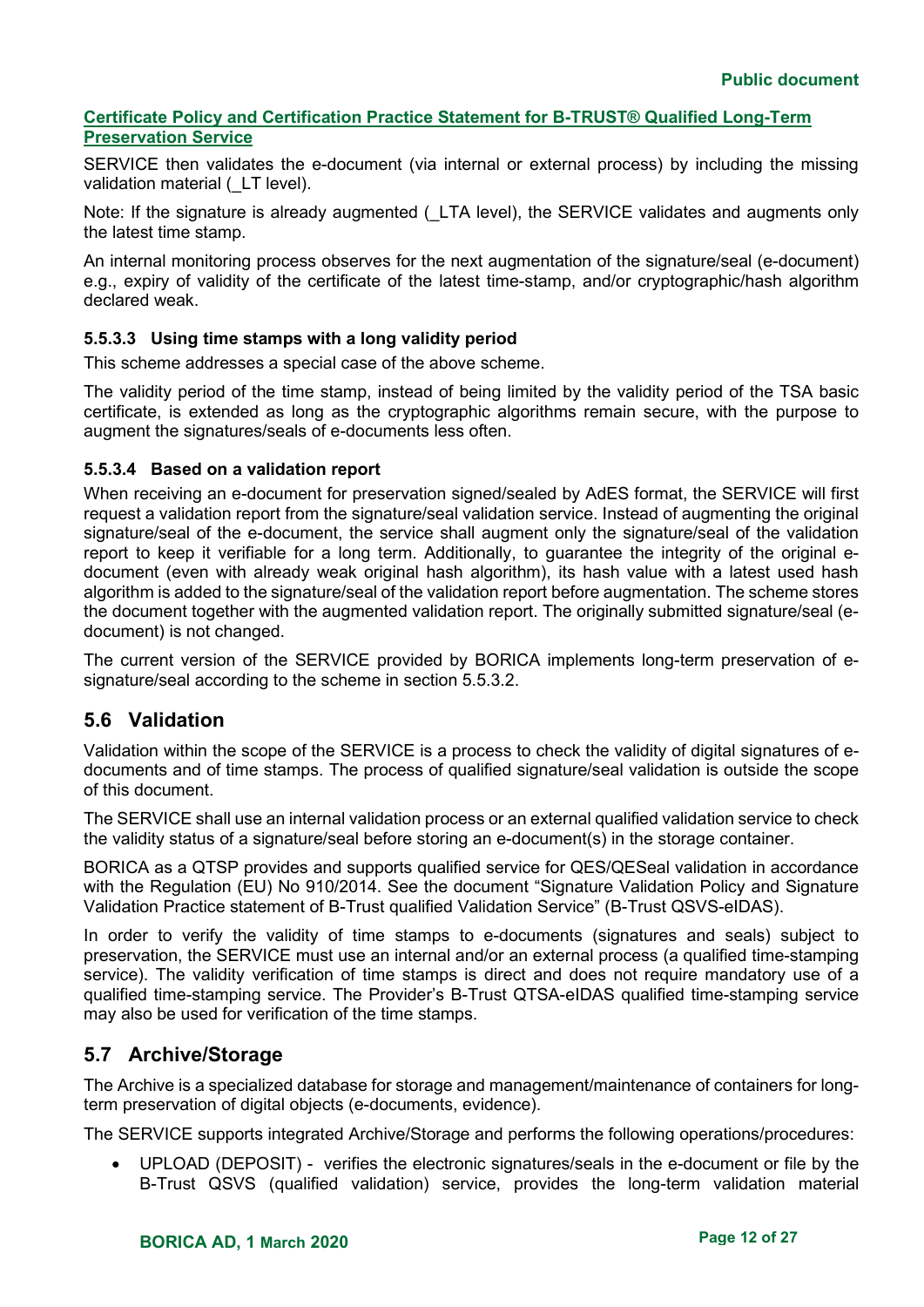(report/evidence), sealed by a qualified time stamp of the service, creates the container and stores it together with the e-document to the Archive; subsequently it returns to the submitter a unique identifier of the preservation container;

- DOWNLOAD (RETRIEVE) The Submitter/Subscriber can download his e-documents stored in containers in the Archive and the respective long-term validation material (evidence);
- ACK (RETRIEVE PROOF) At the request of the User/Subscriber, the Provider issues an acknowledgement (preservation evidence) related to an archived e-document; the SERVICE returns the requested preservation evidence. This procedure may be performed jointly within the RETRIEVE/DOWNLOAD procedure;
- DISPLAY at a specified date and place the User/Subscriber has the opportunity to view his edocuments stored in the Archive;
- UPDATE STORED ELEMENTS (option) a User/Subscriber sends the container identifier and "Delta e-document" to update an e-document in the Archive container, creating a new version of the container; the SERVICE returns the new version of the updated container and (optionally) the updated preservation evidence. The original version of the container is retained;
- DELETE At the request of the User/Subscriber the SERVICE provides selective deletion of edocument(s) (and all respective evidence for long-term validation), stored in the Archive. Deletion means physical erasure of the PDO (document) from the Archive in such a way that it cannot be recovered later (or only with unrealistically high financial costs);
- AUGMENTATION This procedure/operation is not a part of the User interface and it is activated/started automatically (internally) in order to ensure the long-term preservation of the validity of the signature(s)/seal(s) of e-documents, i.e. to extend the period during which the proof of it is supported (the validity of signature(s)/seal(s));
- MONITORING This procedure is not a part of the User interface and it is activated automatically (internally), in accordance with the Policy of the SERVICE. The operation monitors various events, which could threaten the validation of the preservation evidence. It can activate (internally) the AUGMENTATION procedure.

BORICA as a QTSP provides the SERVICE to Subscribers with integrated Archive for storage of edocuments and preservation evidence.

# <span id="page-12-0"></span>**5.8 Policy and Practice Statement**

This document defines the common elements of the Policy and Practice Statement of the Provider of the SERVICE and has the nature of general terms under Art. 33, para. 2 of the Ordinance on the Activities of Certification-Service-Providers (OACSP) and within the meaning of Art. 16 of the Obligations and Contracts Act (OCA). These terms are part of a written Service Agreement that is concluded between the Provider and Users.

The Policy sets out the terms and conditions, to which the Provider adheres, to implement the Practice Statement for providing the SERVICE.

The Practice Statement describes how the Provider implements the described Policy, and the procedures followed for providing the SERVICE.

Through this SERVICE the Provider preserves a qualified e-signature/seal and/or an advanced signature/seal accompanied by a qualified certificate of any interested party, subject to a common Validation Policy.

A rule in the Practice Statement of the Provider of the SERVICE is to provide long-term preservation of validated signatures/seals with formats/profiles according to its Policy following the terms and procedures included in this document.

The Provider's Practice Statement for the provision of the SERVICE is implemented by the B-Trust Qualified Long Term Preservation Service (B-Trust QLTPS) identified by OID 1.3.6.1.4.1.15862.1.6.7 according to the document B-Trust CPS-eIDAS: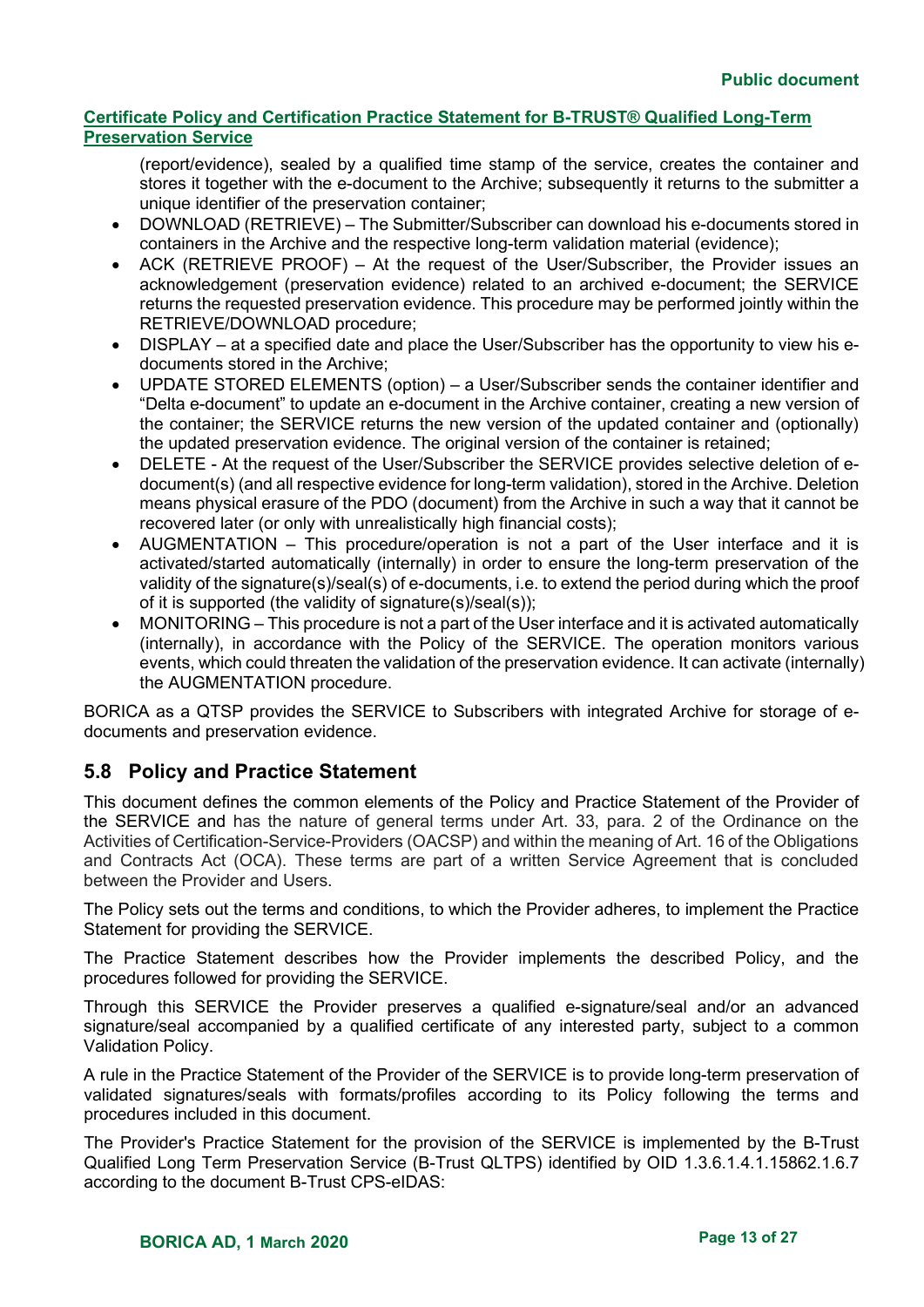## **Public document**

# **Certificate Policy and Certification Practice Statement for B-TRUST® Qualified Long-Term Preservation Service**

| SERVICE for long-term preservation of QES/QESeal (B-Trust Qualified<br>LTPS) | OID                     |
|------------------------------------------------------------------------------|-------------------------|
| <b>Practice Statement of the SERVICE Provider</b>                            | 1.3.6.1.4.1.15862.1.6.7 |

In accordance with this document, the Provider's Practice Statement complies with a Policy for the Service with identifiers as follows:

| <b>SERVICE (B-Trust QLTPS)</b> | <b>OIDs</b>               |
|--------------------------------|---------------------------|
| <b>SERVICE Policy</b>          | 1.3.6.1.4.1.15862.1.6.7.1 |
|                                | 0.4.0.19511.1.2           |

The identifier **0.4.0.19511.1.2** states that the SERVICE is applicable only to signed/sealed e-documents and not to data objects at all (i.e. without signature/seal).

The SERVICE does not verify to the User/Relying Party the feasibility of the long-term preserved valid signature/seal, it only verifies the long-term technical validity of the signature/seal.

When a preserved successfully validated signature/seal contains a Signature Policy OID, the Relying Party can estimate the feasibility of this signature/seal for the specific business purpose after having become acquainted with this general Policy and the Signature Policy.

When a long-time preserved valid signature/seal does not include a Signature Policy OID, the User/ Relying Party can estimate the feasibility of this signature/seal following their own rules/conditions or by the indicated Certificate Policy of the certificate.

Actually, the legal feasibility of a preserved valid signature/seal for a particular business purpose is entirely within the prerogatives of the User/Relying Party. The necessary information (format, profile, certificates, Provider, validity, etc.) is contained in the preservation evidence, with regard to the applicability, and as a consequence, its relevance for a particular business purpose.

# <span id="page-13-0"></span>**5.9 Policy and Practice Statement Administration**

The Provider's Policy and Practice Statement are subject to administrative management and supervision by the Board of Directors of BORICA AD.

Changes, modifications and additions are admissible, which do not affect the rights and obligations arising from this document and the standard service agreement between the Provider and Users/Relying parties. They shall be reflected in the new version or revision of the document after approval and validation by the Board of Directors.

The current Policy and Practice Statement shall be reviewed at least annually in order to reflect potential requirements and prerequisites for changes in security levels of algorithms, formats and profiles of signatures/seals. Each submitted and approved new version of this document shall be immediately published on the website of the Provider.

Any comments, inquiries and clarifications regarding this document may be addressed to:

- E-mail address of the Certification Authority: [info@b-trust.org](mailto:info@b-trust.org)
- E-mail address of the Provider: [info@borica.bg](mailto:info@borica.bg)
- Tel.: (02) 9215 115, fax: (02) 981 45 18.

# <span id="page-13-1"></span>**5.10 Other Related Documents**

This document should be used together with the following documents concerning the qualified services of BORICA as a QTSP:

• B-Trust CPS-eIDAS;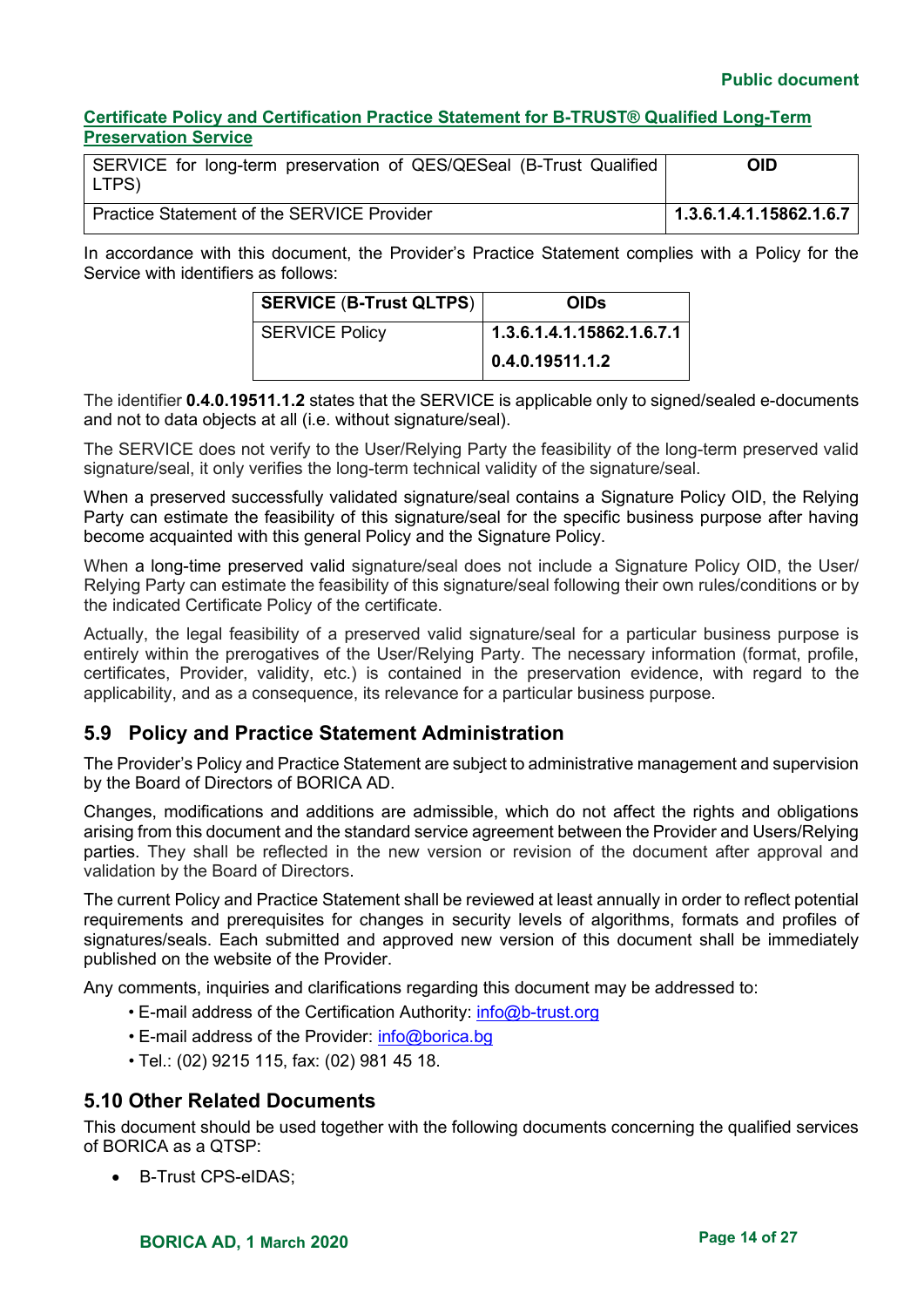- B-Trust CP-eIDAS;
- B-Trust QSVS-eIDAS;
- B-Trust QTSA.

# <span id="page-14-0"></span>**6 SERVICE (Long-Term Preservation Process)**

# <span id="page-14-1"></span>**6.1 Participants**

The parties involved in the process of long-term preservation of signature/seal are:

- A Provider (QTSP) that operates the long-time preservation process;
- Subscribers (Relying parties);
- Applicant/User a person authorized by the Subscriber to use the SERVICE;
	- Indirect/external parties/participants in the long-term preservation process:
		- o Parties that have signed/sealed documents;
			- o External QTSP (their certifying authorities CA, TSA, CRL/OCSP, QSVS);
			- o National Trusted List;
			- o European List of Trusted Lists.

The service has national scope only for B-Trust clients. The Provider may extend the customer scope of the SERVICE on the territory of the country also for customers of other QTSPs registered by the National Regulator (CRC) and operating in the country on the basis of bilateral agreements. In this case, the SERVICE will apply the same strict requirements that apply to the B-Trust domain.

# <span id="page-14-2"></span>**6.2 Long-term preservation model**

The SERVICE provided by BORICA as a QTSP, following the general normative established technical specifications for long-term preservation (RFCs or TS) of the IETF or the ETSI, and in compliance with the Concept for long-term preservation of signatures/seals (i.e. e-documents) presented in this document, implements the WST model (SERVICE with Archive), and scheme according to section 5.5.3.3 herein (via AdES augmentation).

Considerations for Choosing the Scheme:

- The SERVICE can be considered as an extension to the functionality of the qualified B-Trust signature/seal validation service QSVS-eIDAS, which validates standard formats of e signature/seal (XAdEX, CAdES, PAdES) with LTA profile and is in compliance with EU Regulation 910/2014;
- The eligible formats of signatures/seals for long-term preservation are equivalent to those supported by the B-Trust QSVS-eIDAS;
- The B-Trust QSVS-eIDAS validates signature/seal (e-document) formats/profiles in strict accordance with IMPLEMENTING DECISION (EU) 2015/1506 on the Regulation, including the B\_LTA level; Additionally, the service validates signature/seal in ASiC-S/E format (Signature/Seal Document Container) at signature levels (B, B\_T, B\_LT, and B\_LTA);
- The B-Trust QSVS-eIDAS is a part of the common platform of the QTSP BORICA for qualified signing/sealing of documents and files, following the formats/profiles specified in the DECISION  $(B, B_T, B_LT)$  and B LTA);
- The scheme using AdES (with LTA profile) is uniform and easily applicable to the different formats/profiles of signatures/seals (e-documents);
- Interoperability (in the future) with another similar service (e.g. on a national scale).

# <span id="page-14-3"></span>**6.3 Long-term preservation goals**

The SERVICE supports the following long-term preservation goals:

• Proof of integrity of an e-document (signature/seal);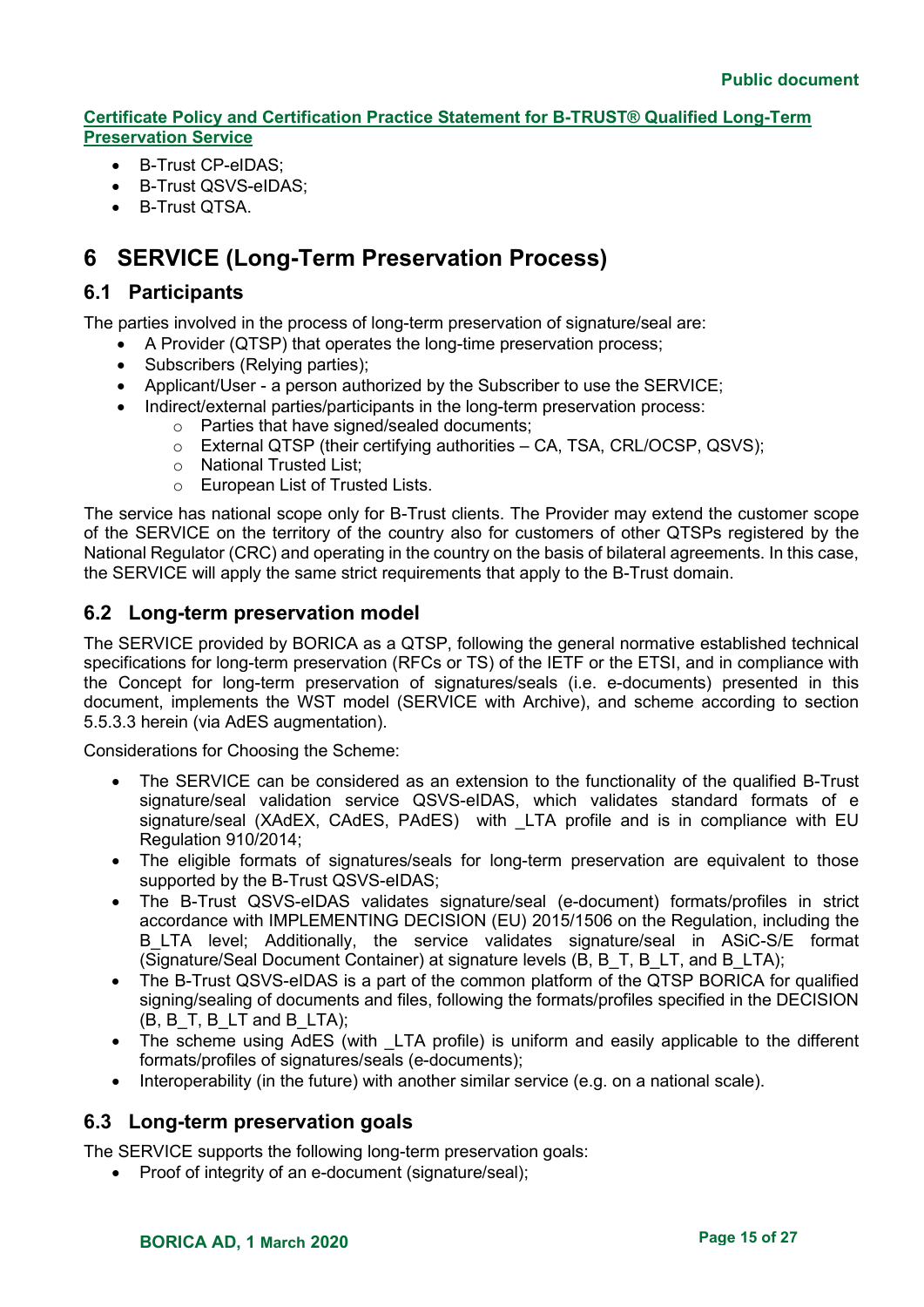- Proof of existence (at a time/in the past) of an e-document (signature/seal);
- Preservation of signed/sealed e-document and maintenance of the validity status of signatures/seals (e-documents) over long periods;
- Maintenance of evidence of the validity status of e-signatures/seals (e-documents) over long periods.

For more information, see section 5.2 of this document.

# <span id="page-15-0"></span>**6.4 Evidence regarding the long-term preservation goals**

The SERVICE supports and provides the following evidence regarding the long-term preservation goals:

- Evidence of integrity of an e-document (signature/seal);
- Evidence of existence (at a time/in the past) of an e-document (signature/seal);
- Evidence of the validity status of signatures/seals (e-documents).

This evidence is based on the implemented long-term preservation scheme, through which evidence material is collected, enhanced and stored together with initially signed/sealed e-documents/files in the Archive of the SERVICE.

# <span id="page-15-1"></span>**6.5 Functional model**

The SERVICE (B-Trust LTPS) of the Provider BORICA includes the following software components:

- Qualified Preservation Service Client (QPS Client) the component is at the side of the Submitter/User. It can be a software client (in application system of a User) or a webbrowser/web-client with a graphical interface (GUI), with the following functionality:
	- o Requests/functions
	- o Storage protocol
	- o Providing preservation evidence.
- Qualified Preservation Service Server (QPS Sever) a web service (Signature/Seal Preservation Service/SPS) at the Provider's side with the following functionality:
	- $\circ$  SPS-Upload according to section 5.6. of this document
	- o SPS-Download according to section 5.6. of this document
	- $\circ$  SPS-ACK (Retrieve Proof) according to section 5.6. of this document
	- $\circ$  SPS-Delete according to section 5.6. of this document
	- $\circ$  SPS-Monitor (internal function) monitors acceptable strong cryptographic and hash algorithms
	- $\circ$  SPS-Augmentation (internal function) according to section 5.6. of this document
	- o storage protocol
	- $\circ$  interfaces to internal and external/indirect participants/parties to the SERVICE CRL/OCSP of Certifying Authority(ies), TSA, BG-TL.

Figure 1 presents the functional model of the SERVICE.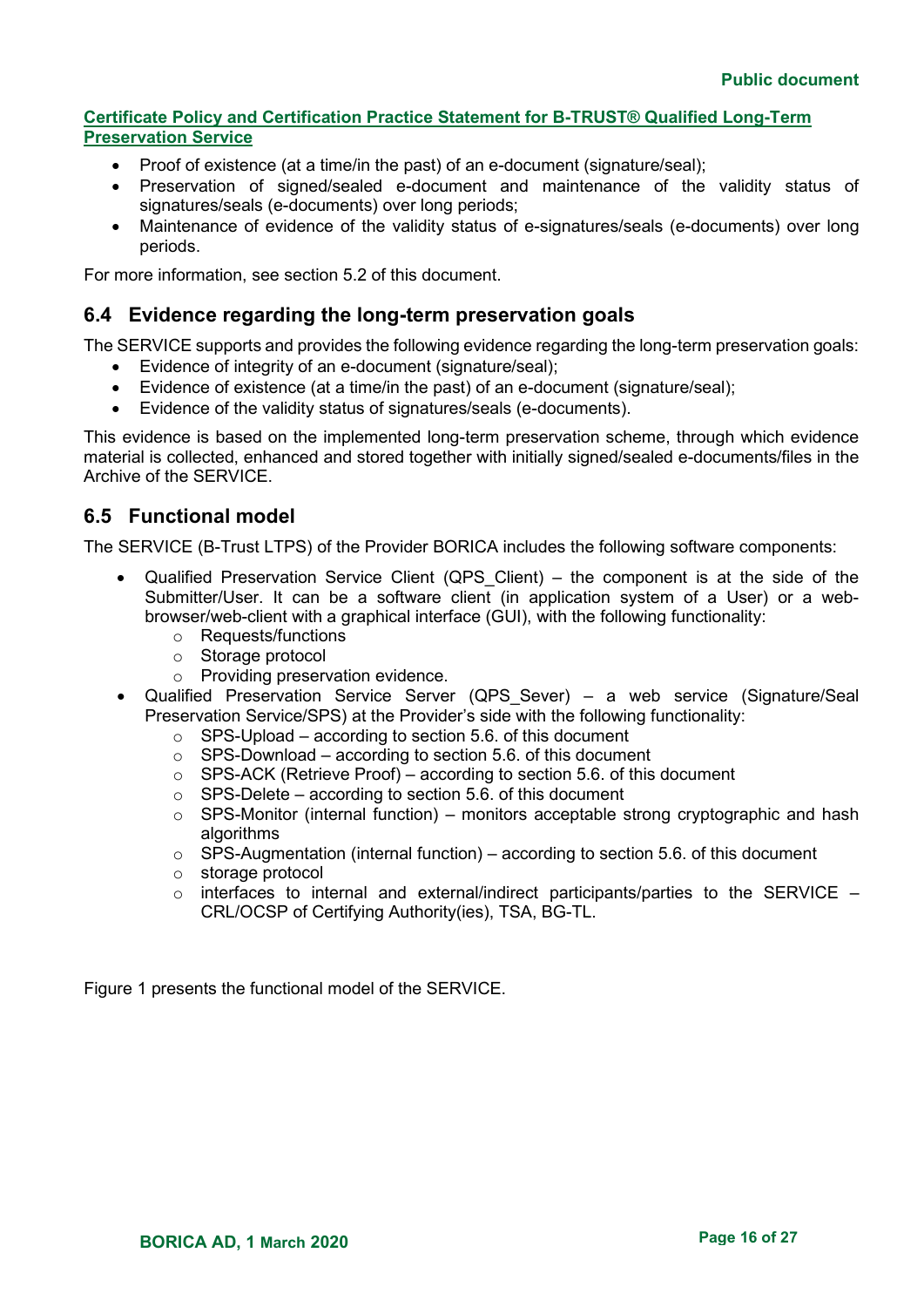

<span id="page-16-0"></span>**6.6 Basic processes and procedures** 

The main task of the SERVICE is long-term preservation of the validity of the electronic signature or seal on the electronic document/file (e-document). In this respect and in accordance with the Policy, the SERVICE does not accept preservation of data objects (documents and files) without signature/seal.

## <span id="page-16-1"></span>**6.6.1 Upload of e-document**

1. The SERVICE uploads e-documents, which have to be archived, only after identification of the Subscriber/Submitter within a secure session/procedure. The secure session (SSL/TLS) ensures the integrity and confidentiality of the uploaded e-documents.

2. The Policy and the Practice Statement inform the Subscriber/Submitter of the signature/seal formats (container format) of e-document that are accepted by the SERVICE, how the electronic signatures and seals are validated and which are the conditions for uploading e-documents.

3. The validity of electronic signature(s) or seal(s) of the e-document received by the SERVICE is validated through the complete long-term validation material via B-Trust QSVS. The validation may be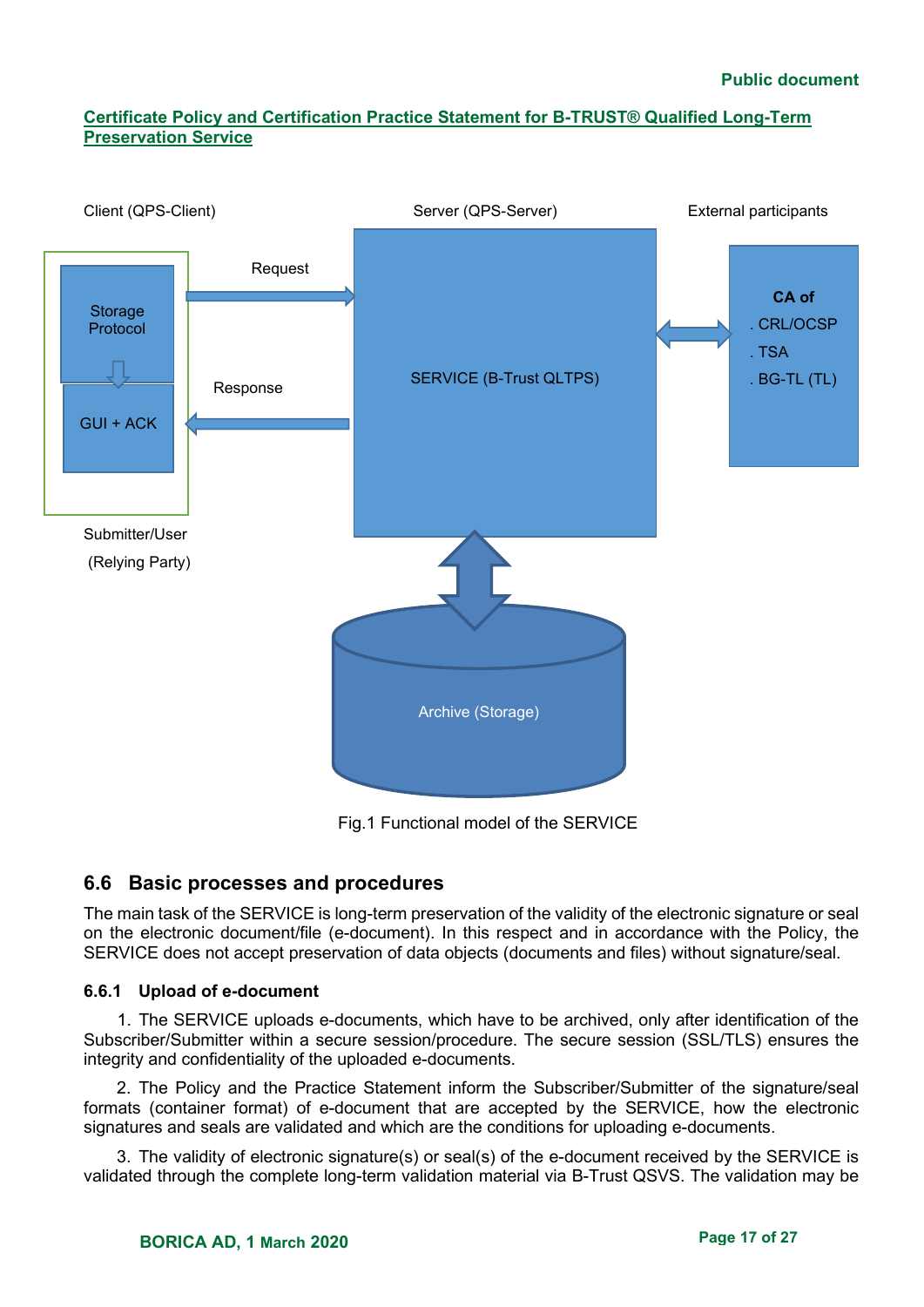based on a partial or the complete long-term validation material, attached to an electronic signature or seal. Any information still necessary for the validation and for a long-term evidence material is collected from internal or external sources, and is kept with the document. After compiling the long-term validation material, the SERVICE provides a qualified time stamp to the long-term validation material.

4. The SERVICE stores an uploaded e-document encrypted. The encryption ensures that unauthorized staff cannot detect the contents of the e-document. Deciphering of the encrypted edocument is done only in cases related to procedures such as download, regulation (on the side of the National Regulator) or re-encryption (for already weak crypto-algorithm).

5. The Provider (the SERVICE) verifies the received e-documents as soon as possible, but not later than 3 days from the receipt, and sends acknowledgement to the Subscriber that the long-term validation material (evidence of validity of a signature/seal) has been successfully completed, and the SERVICE has accepted the e-document. If the process of compiling the evidence material fails, the Provider (the SERVICE) notifies the Subscriber via an error message. Based on the error message, the document and the reason for rejection should be clearly established.

6. If the verification for acceptance of the e-document is not confirmed to the Subscriber within the specified term, it is assumed that the Provider (the SERVICE) has not accepted the electronic document. The Provider is responsible for storing the e-document and for ensuring long-term validity of the included signatures/seals after sending a positive confirmation for acceptance of the e-document for preservation.

## <span id="page-17-0"></span>**6.6.2 E-Document Download**

The Provider, via the SERVICE, ensures that the Subscriber can download his documents stored in the Archive and the respective material for long-term validation (evidence material) during the period of the SERVICE agreement.

1. The Subscriber has access to e-documents and to long-term validation materials (evidence), only through a secure channel.

2. The SERVICE ensures that each Subscriber has access only to e-documents and long-term validation materials, which he is actually authorized to access.

## <span id="page-17-1"></span>**6.6.3 Issuance of Acknowledgement (ACK) for a preserved e-document**

At the request of the Subscriber, the SERVICE issues an Acknowledgement in relation with a preserved e-document. The acknowledgement includes:

1. A statement that the advanced or qualified electronic signatures, seals, time-stamps on the respective e-documents and certificates, have been valid at the time of certifying by the SERVICE with a time stamp, and upon validation after their acceptance into the Archive.

2. Hash of the e-document, name and identifier of the Subscriber.

3. A statement that an e-document has a specified hash, so it is identical to the e-document with the same hash submitted by the Subscriber.

4. The time of the acceptance of the e-document into the Archive.

The SERVICE issues the Acknowledgement as a sealed e-document with qualified electronic seal of the B-Trust QSVS validation service or on paper. In case of issuing the Acknowledgement on paper, the official in charge of the Archive certifies it with his/her handwritten signature.

An authorized representative of the Subscriber may request issuance of Acknowledgement, if he/she presents a notarized power of attorney.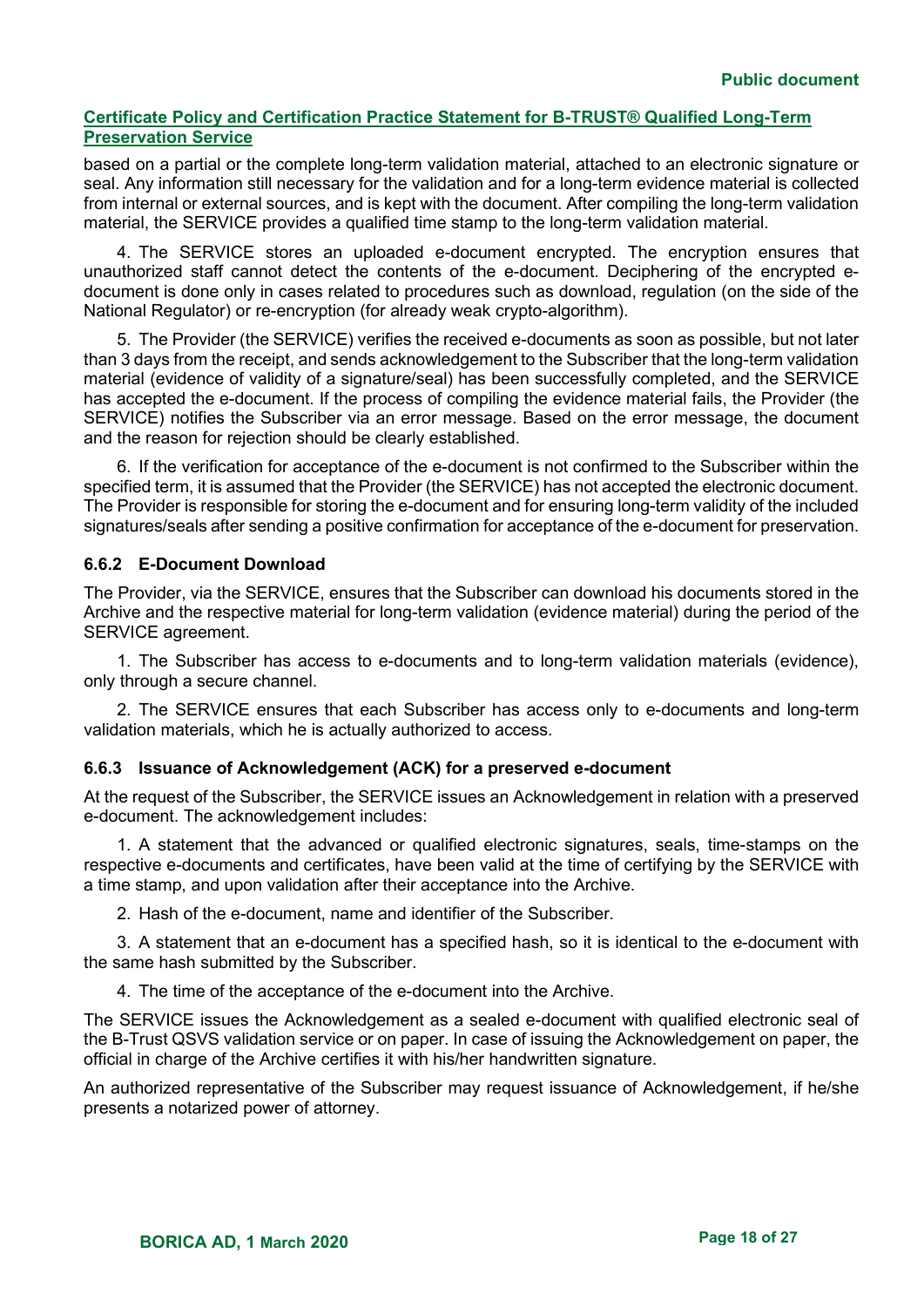# <span id="page-18-0"></span>**6.6.4 Display of a preserved e-document**

The SERVICE provides the Subscriber with the opportunity to view their e-documents preserved in the storage on a predetermined date and location.

#### <span id="page-18-1"></span>**6.6.5 Deletion of a preserved e-document**

The SERVICE provides at the request of the Subscriber selective deletion of e-documents and all corresponding long-term validation materials (evidence) preserved in the Archive. Deletion means physical erasure of a preserved e-document in a way it cannot be restored later (or only with unreasonably high financial costs). The deletion is performed on the entire system of the Provider by deleting any saved copy of the e-document.

# <span id="page-18-2"></span>**6.7 Termination of the Service Agreement**

Upon termination of the Agreement for the SERVICE, the Provider shall provide the e-documents and long-term validation materials of the Subscriber, to be downloaded by the Subscriber or by another authorized person. After termination the Provider shall delete the documents and the long-term validation material of the Subscriber.

# <span id="page-18-3"></span>**6.8 Interfaces and protocols**

The Provider operates and supports the SERVICE as a web-service, which is accessed through:

- OASIS DSS interface;
- GUI interface.

Both interfaces use secure communication channel supporting authentication of the Applicant/User of the SERVICE.

The SERVICE is authenticated to the Applicant/User (the Relying Party) via a Qualified Website Authentication Certificate issued on its Component (SPS\_Server) by B-Trust Operational Advanced CA.

## <span id="page-18-4"></span>**6.8.1 OASIS DSS interface**

QPS\_Client application accesses the SERVICE via OASIS DSS Interface that defines a set of XML Requests/Responses of the SERVICE protocol.

The protocol of OASIS DSS interface uses a SOAP protocol to transport the Requests/Responses of the SERVICE.

## <span id="page-18-5"></span>**6.8.2 GUI interface**

The Service is accessed by the Applicant/User (Relying Party) through a web application that operates with its browser and uses a graphical interface. Through it the User performs the procedures/functions under section 6.7 of the document.

This interface uses HTTP (S) POST protocol for transport/exchange.

# <span id="page-18-6"></span>**6.9 External sources of preservation evidence**

In certain cases, for example, collecting evidence validation material for preservation of signatures/seals, the SERVICE requires access to external sources related to the validation process of a signature/seal to a signed/sealed document that is subject to long-term preservation in the Service Archive. Such external participants in long-term preservation are:

- repositories of certificates maintained by the QTSP public registers, CRL/OCSP sources; TSA/time stamping authorities (time stamps);
- National Trust List, External (Member States) Trust Lists (TL);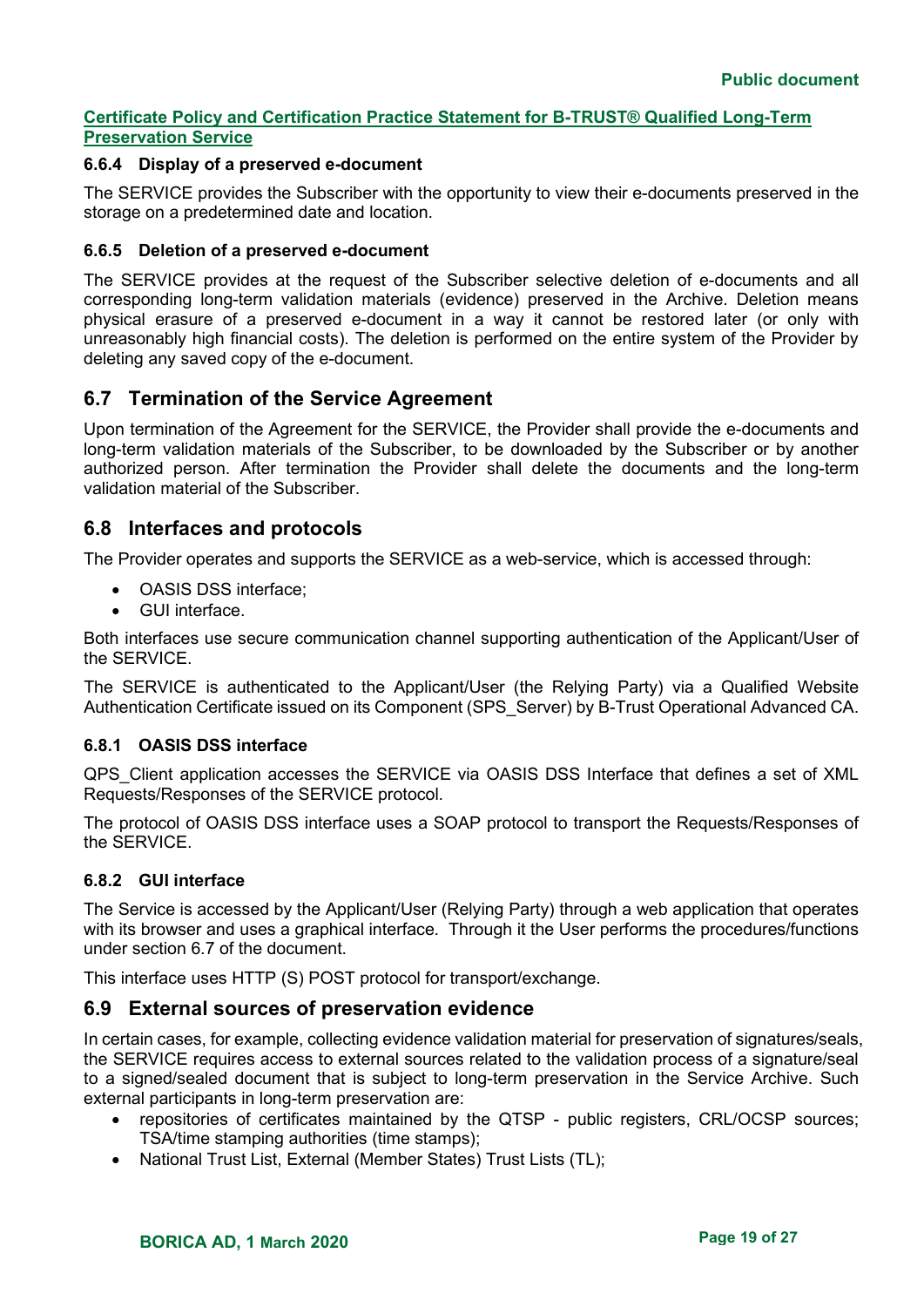The SERVICE uses standardized software interfaces to access these external sources to deliver evidence validation material of preservation signatures/seals in the Archive.

# <span id="page-19-0"></span>**7 TECHNICAL SECURITY MEASURES**

# <span id="page-19-1"></span>**7.1 Security Guarantees**

The Provider uses reliable systems and products that are protected against unauthorized modification. The Provider keeps the archived e-documents in a physically protected environment in accordance with the Physical and Procedural Requirements described in Section 5 of the B-Trust CPS-eIDAS Document (the General Practice of BORICA) and is guaranteed by internal security policies and regular audits of internal and external security.

The Provider encrypts electronic documents always with an algorithm that is considered safe/secure at a given state of the technology and stores e-documents via encryption.

# <span id="page-19-2"></span>**7.2 Computer Security Precautions**

The Provider uses reliable IT systems and solutions, technologies, and redundancy in the systems of the SERVICE. The critical components of the system are redundant. A system of firewalls is used in the IT infrastructure of the SERVICE.

# <span id="page-19-3"></span>**7.3 Life-cycle Safety Precautions**

System components for the SERVICE are used, taking into account the safety considerations related to the component lifecycle.

# <span id="page-19-4"></span>**7.4 Regular Audit/Certification**

The Service Provider is a QTSP and its activity is subject to a regular Audit in accordance with Regulation 910/2014. Issued or renewed certificates of the Service Provider verify the compliance of the SERVICE with this document. See section 8 of the document "Certification Practice Statement for Provision of Qualified Certificates and Certification Services" (B-Trust CPS-eIDAS).

# <span id="page-19-5"></span>**7.5 Re-Encryption of the Archive**

The Provider ensures that archived e-documents are encrypted with an encryption algorithm that is secure/reliable anytime. This requirement determines the need to re-encrypt the Archive in the future when the crypt-algorithm used is considered weak/insecure.

# <span id="page-19-6"></span>**7.6 (Continuous) technology monitoring**

The Service Provider continuously monitors development of technologies related to electronic signature and cryptography. In the event that a technical specification or normative document declares a cryptographic algorithm with a given parameter to be unsafe, the Provider shall act appropriately to eliminate any risk.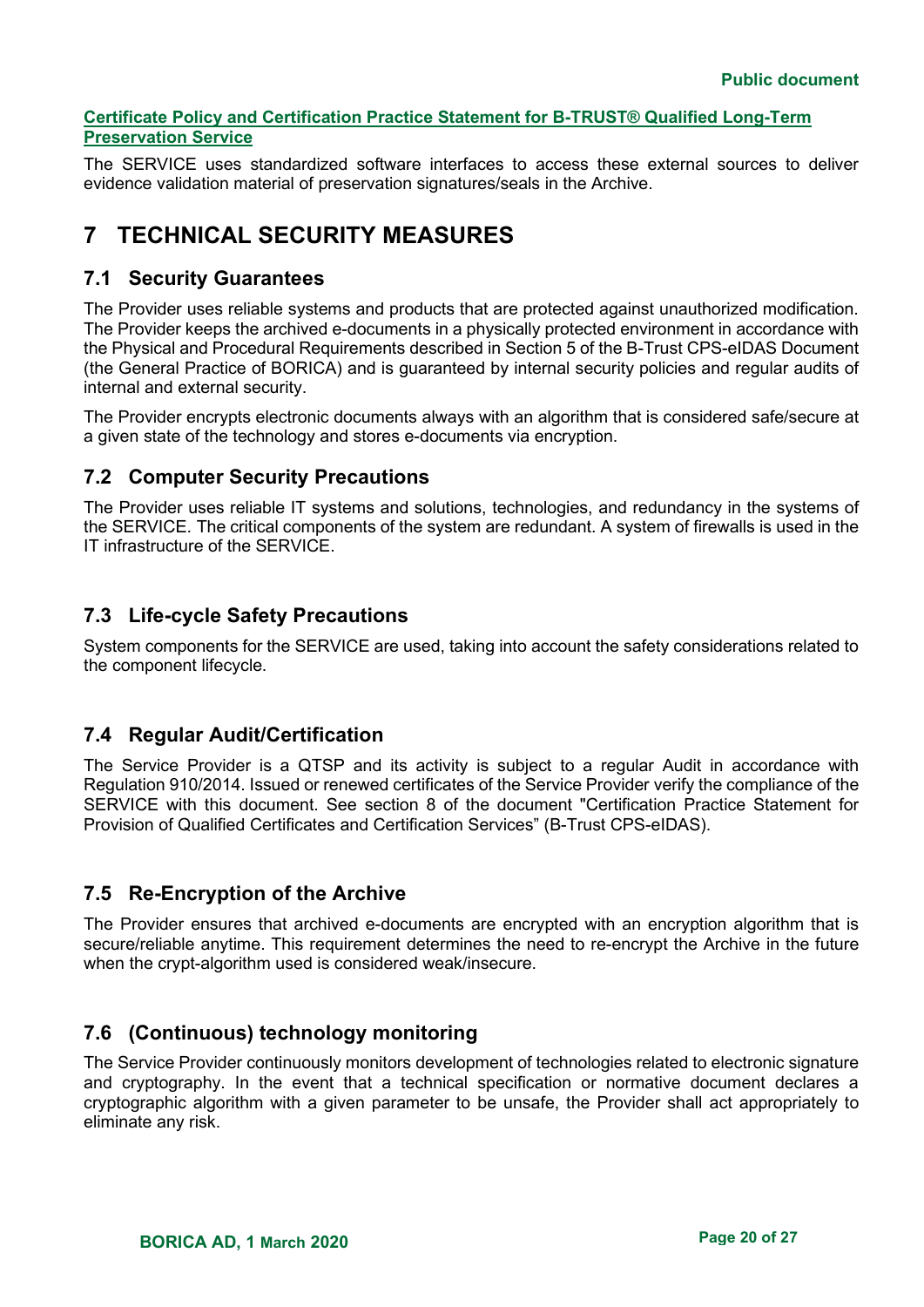# <span id="page-20-0"></span>**7.7 Selection of external providers**

The scope of the SERVICE addresses (so far) only B-Trust Users. The current version of the SERVICE does not use external sources to collect evidence validation material for signatures/seals.

# <span id="page-20-1"></span>**7.8 Interoperability of signatures/seals**

According to the Policy of the SERVICE, the Provider preserves only signatures/seals (e-documents) with internationally validated profiles and signature levels in view of future interoperability with other similar preservation services.

# <span id="page-20-2"></span>**8 RISK ASSESSMENT**

Taking into account detected business and technical problems in the delivery, operation and maintenance of the SERVICE, the Provider performs risk assessment to identify, analyze and assess the related risks.

Relevant/appropriate measures to avoid identified risks are chosen in view of the results of the risk assessment. The measures ensure a level of security equivalent to the degree of identified risks.

The Provider documents via the Practice Statement and the Policy included as parts of this document the security requirements and operational procedures necessary to avoid identified risks for the **SERVICE** 

Periodic review and risk assessment is performed to address identified risk factors. The Provider's management approves the results of the risk assessment, the prescribed measures to overcome identified risk factors and accepts the established residual risk for the SERVICE.

See the document "Certification Practice Statement for the Provision of Qualified Certificates and Trust Services" (B-Trust CPS-eIDAS).

# <span id="page-20-3"></span>**9 PRACTICE STATEMENT**

The SERVICE procedures, control mechanisms and technical features contained herein are complementary to the respective parts of the "Certification Practice Statement for the Provision of Qualified Certificates and Trust Services" (B-Trust CPS-eIDAS) which regulate the general conditions, activities and procedures of BORICA as a QTSP for the provision of qualified trust services.

# <span id="page-20-4"></span>**9.1 Service Certificates**

The SERVICE has a public certificate:

• Qualified certificate for advanced electronic seal

The certificate for e-seal of the B-Trust Qualified LTPS is a qualified certificate for advanced electronic seal and is electronically sealed with a private key of the B-Trust Operational Advanced CA of the Provider. With the private key of the SERVICE corresponding to the public key in this certificate, the Provider seals electronically the Acknowledgement for long-term preservation that is provided to the User/Relying party.

This certificate authenticates the SERVICE as the source of the generated Acknowledgement for preservation of an electronically signed/sealed e-document and validates the integrity of the data in the Acknowledgement.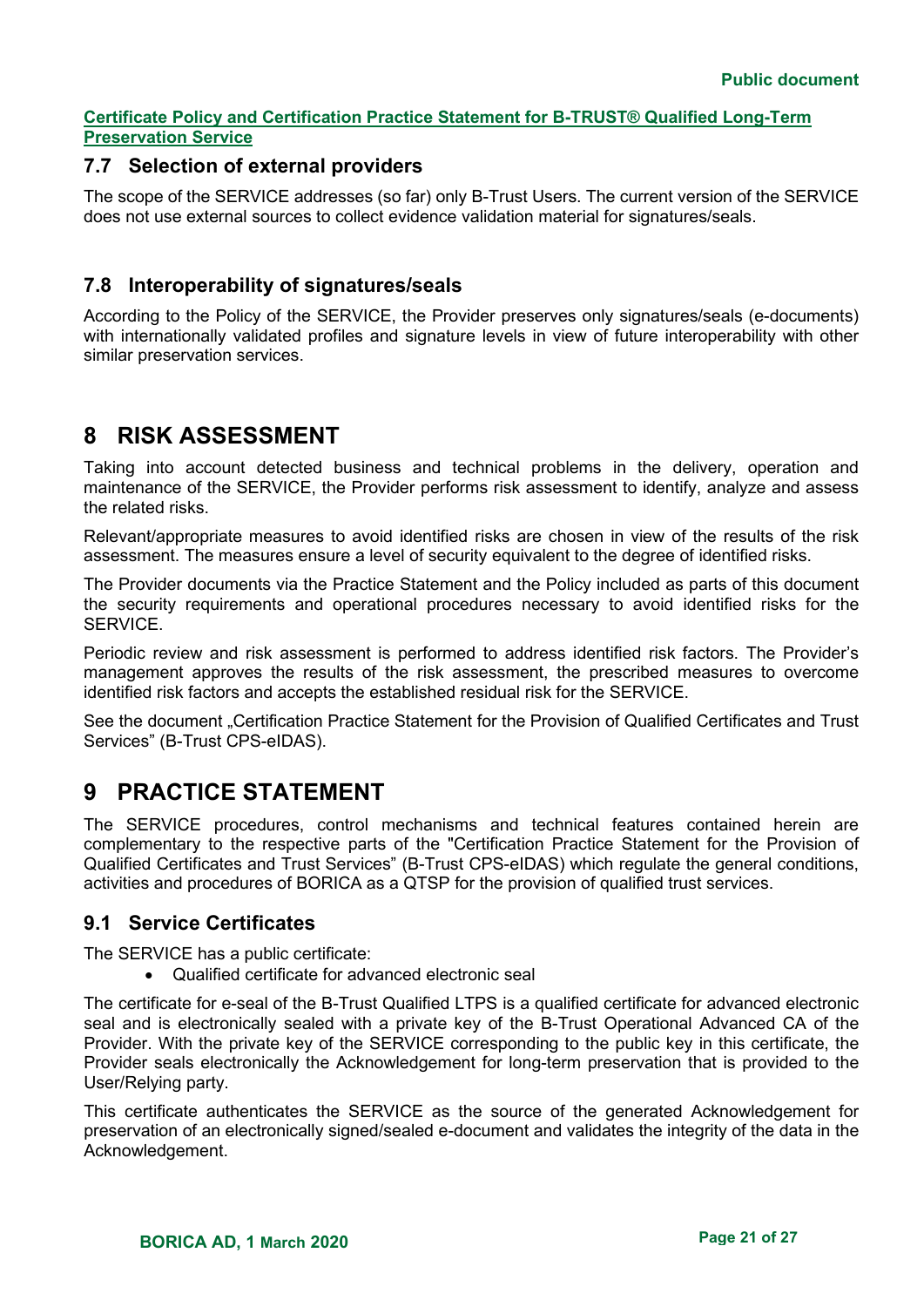The profile of the qualified certificate for advanced e-seal of the SERVICE is according to the document "Policy on the provision of qualified certificates for advanced electronic signature and seal" of BORICA (B-Trust QCP-eIDAS AES/AESeal) and is specified below:

| <b>Field</b>                                               | <b>Attributes</b>                          | <b>Value/Meaning</b>                                                                    |  |
|------------------------------------------------------------|--------------------------------------------|-----------------------------------------------------------------------------------------|--|
| Version                                                    |                                            | V <sub>3</sub>                                                                          |  |
| Serial number                                              |                                            | 52 d5 1e 43 51 0e d2 20                                                                 |  |
| Signature algorithm                                        |                                            | Sha256RSA                                                                               |  |
| Signature hash algorithm                                   |                                            | Sha256                                                                                  |  |
| <b>Issuer</b>                                              | $CN =$                                     | <b>B-Trust Operational Advanced CA</b>                                                  |  |
|                                                            | $OU =$                                     | <b>B-Trust</b>                                                                          |  |
|                                                            | $Q =$                                      | <b>BORICA AD</b>                                                                        |  |
|                                                            | OrganizationIdentifier(2.5.4.97)           | NTRBG-201230426                                                                         |  |
|                                                            | Ξ                                          |                                                                                         |  |
|                                                            | $C =$                                      | <b>BG</b>                                                                               |  |
| Validity from                                              |                                            | 2022-02-11T15:01:41Z                                                                    |  |
| Validity to                                                |                                            | 2025-02-10T15:01:41Z                                                                    |  |
| Subject                                                    | $CN =$                                     | B-Trust Qualified Long-Terms Preservation Service                                       |  |
|                                                            | $O =$                                      | <b>BORICA AD</b>                                                                        |  |
|                                                            | OrganizationIdentifier(2.5.4.97)           | NTRBG-201230426                                                                         |  |
|                                                            |                                            |                                                                                         |  |
|                                                            | $rac{}{C}$                                 | <b>BG</b>                                                                               |  |
| Public key                                                 |                                            | <b>RSA(2048 Bits)</b>                                                                   |  |
| Subject Key Identifier                                     |                                            | 2e f5 b3 73 53 19 42 60 d3 f8 6b c2 d4 19 78 81 b0 cd 73 2e                             |  |
| Authority Key Identifier                                   | $KeyID =$                                  | 07 dc aa 30 76 98 b7 85 4b 6d 03 18 c8 e3 cd a7 7b 36 82 ef                             |  |
| <b>Issuer Alternative Name</b><br><b>Basic Constraints</b> | $URL =$                                    | http://www.b-trust.org                                                                  |  |
|                                                            | Subject Type =<br>Path length Constraint = | <b>End Entity</b><br>None                                                               |  |
| Certificate Policy                                         |                                            | [1]Certificate Policy:                                                                  |  |
|                                                            |                                            | Policy Identifier=1.3.6.1.4.1.15862.1.7.1.3                                             |  |
|                                                            |                                            | [1,1]Policy Qualifier Info:                                                             |  |
|                                                            |                                            | Policy Qualifier Id=CPS                                                                 |  |
|                                                            |                                            | Qualifier:                                                                              |  |
|                                                            |                                            | http://www.b-trust.org/documents/cps                                                    |  |
|                                                            |                                            | [2]Certificate Policy:                                                                  |  |
|                                                            |                                            | Policy Identifier=0.4.0.194112.1.1                                                      |  |
| <b>CRL Distribution Points</b>                             |                                            | [1] CRL Distribution Point                                                              |  |
|                                                            |                                            | <b>Distribution Point Name:</b>                                                         |  |
|                                                            |                                            | Full Name:                                                                              |  |
|                                                            |                                            | URL=http://crl.b-trust.org/repository/B-                                                |  |
|                                                            |                                            | TrustOperationalACA.crl                                                                 |  |
| Authority                                                  |                                            | [1]Authority Info Access                                                                |  |
| <b>Information Access</b>                                  |                                            | Access Method=On-line Certificate<br>Status<br>Protocol                                 |  |
|                                                            |                                            | (1.3.6.1.5.5.7.48.1)<br>Alternative Name:                                               |  |
|                                                            |                                            | URL=http://ocsp.b-trust.org                                                             |  |
|                                                            |                                            | [2]Authority Info Access                                                                |  |
|                                                            |                                            | Access<br>Method=Certification<br>Authority<br>Issuer                                   |  |
|                                                            |                                            | (1.3.6.1.5.5.7.48.2)                                                                    |  |
|                                                            |                                            | Alternative Name:                                                                       |  |
|                                                            |                                            | URL=http://ca.b-trust.org/repository/B-                                                 |  |
|                                                            |                                            | TrustOperationalACA.cer                                                                 |  |
| Key Usage(critical)                                        |                                            | <b>Digital Signature</b>                                                                |  |
| <b>Enhanced Key Usage</b>                                  |                                            | Client Authentication, Secure Email                                                     |  |
| <b>Qualified Statement</b>                                 | Qualified Certificate Statement:           | id-etsi-qcs-SemanticsId-Legal<br>id-qcs-<br>pkixQCSyntax-v2<br>$(oid=0.4.0.194121.1.2)$ |  |
|                                                            |                                            |                                                                                         |  |
|                                                            |                                            | (oid=1.3.6.1.5.5.7.1                                                                    |  |
|                                                            |                                            | 1.2)                                                                                    |  |
|                                                            |                                            | id-etsi-qcs-QcCompliance                                                                |  |
|                                                            |                                            | $(oid=0.4.0.1862.1.1)$                                                                  |  |
|                                                            |                                            |                                                                                         |  |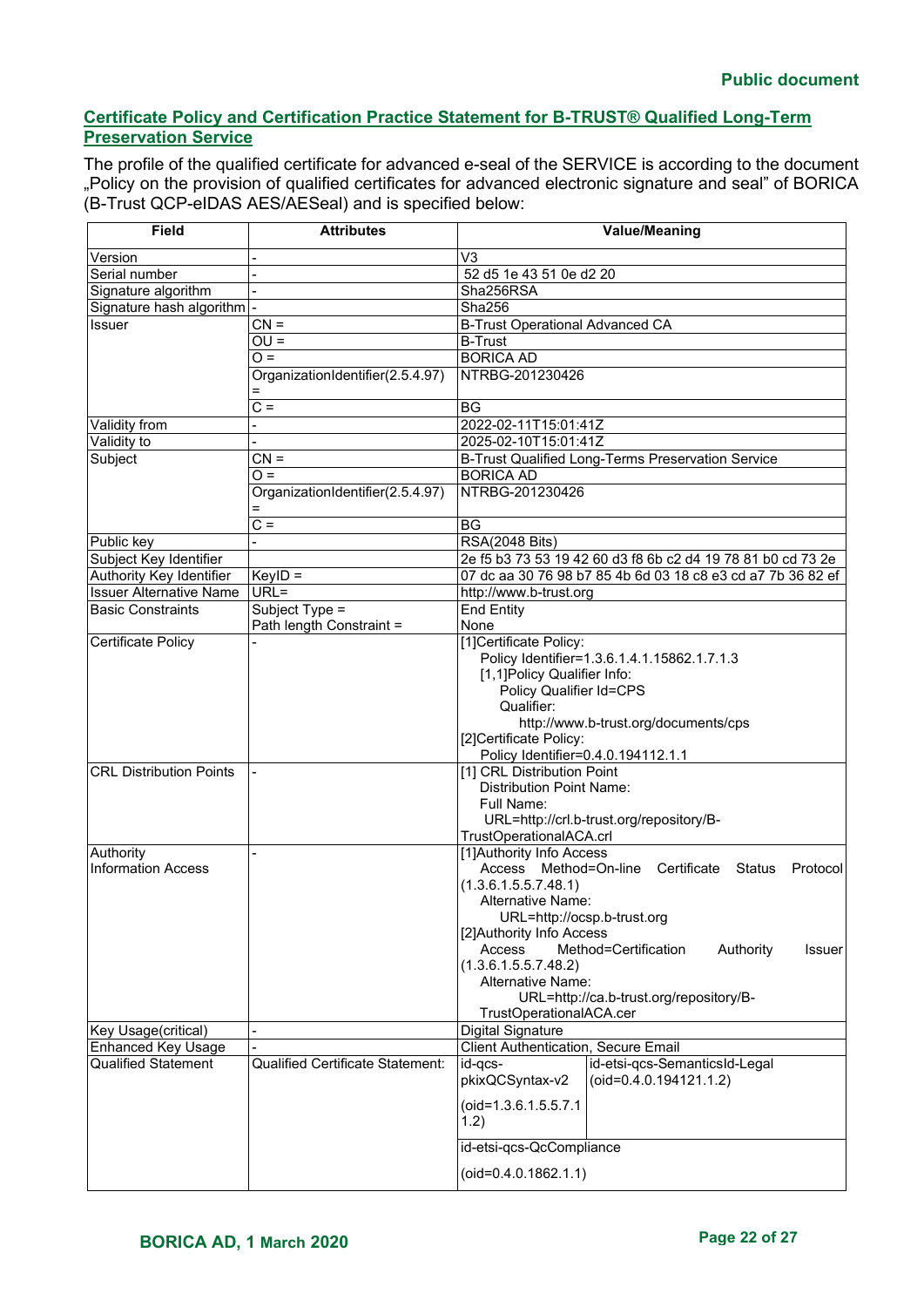|                     | id-etsi-qcs-QcPDS   PdsLocations<br> (oid=0.4.0.1862.1.5  <br> PdsLocation=https://www.b-<br>trust.org/documents/pds/qltps pds en.p<br>df<br>language=en |
|---------------------|----------------------------------------------------------------------------------------------------------------------------------------------------------|
| Thumbprint (Sha1)   | lee 5f 0e 41 0a fa 36 0a 44 5c 53 cf 34 bd 6e d1 ae e1 22 cc                                                                                             |
| Thumbprint (Sha256) | a1 20 fc c3 34 b0 b4 46 fc 7c ff 80 15 48 f6 08 51 4a ea a0 dc                                                                                           |
|                     | 6c a4 4c 00 80 0f 31 22 ca 36 6d                                                                                                                         |

B-Trust uses the following algorithms for electronic signature/seal and data protection:

| Name                   | Algorithm      |
|------------------------|----------------|
| Hash-algorithms:       | <b>SHA 256</b> |
| Asymmetric algorithms: | RSA            |
| Symmetric algorithm:   | AFS            |

# <span id="page-22-0"></span>**9.2 Facility, Management, and Operational Controls of the SERVICE**

#### <span id="page-22-1"></span>**9.2.1 Internal organization at the Provider**

BORICA as a registered QTSP within the meaning of Regulation 910/2014 and the Electronic Document and Electronic Certification Services Act is the Provider of the SERVICE. This Qualified Trust Service operates and is maintained through the B-Trust® public key infrastructure, which is a Provider's organizational unit. (Parts of) the document "Certification Practice Statement for the Provision of Qualified Certificates and Trust Services" of BORICA (B-Trust CPS-eIDAS) regarding the internal organization of this infrastructure and the qualified trust services provided through it are also applicable to the SERVICE.

#### <span id="page-22-2"></span>**9.2.2 Personnel**

The characteristics of the personnel of the QTSP responsible for operating and maintaining the SERVICE and the assigned positions are in accordance with the document "Certification Practice Statement for the Provision of Qualified Certificates and Trust Services" of BORICA (B-Trust CPSeIDAS).

#### <span id="page-22-3"></span>**9.2.3 Asset Management**

The asset management of B-Trust® infrastructure of BORICA, as specified in the document "Certification Practice Statement for the Provision of Qualified Certificates and Trust Services by BORICA AD (B-Trust CPS-eIDAS)", is applicable to the SERVICE.

#### <span id="page-22-4"></span>**9.2.4 Access management**

All components requiring physical and logical protection against critical data and information (servers, communication equipment, keys, repositories archives, etc.) are segregated in rooms and areas with high security protection. The physical and logical control of access to the environment/infrastructure of B-Trust® of the QTSP, as described in the document "Certification Practice Statement for Provision of Qualified.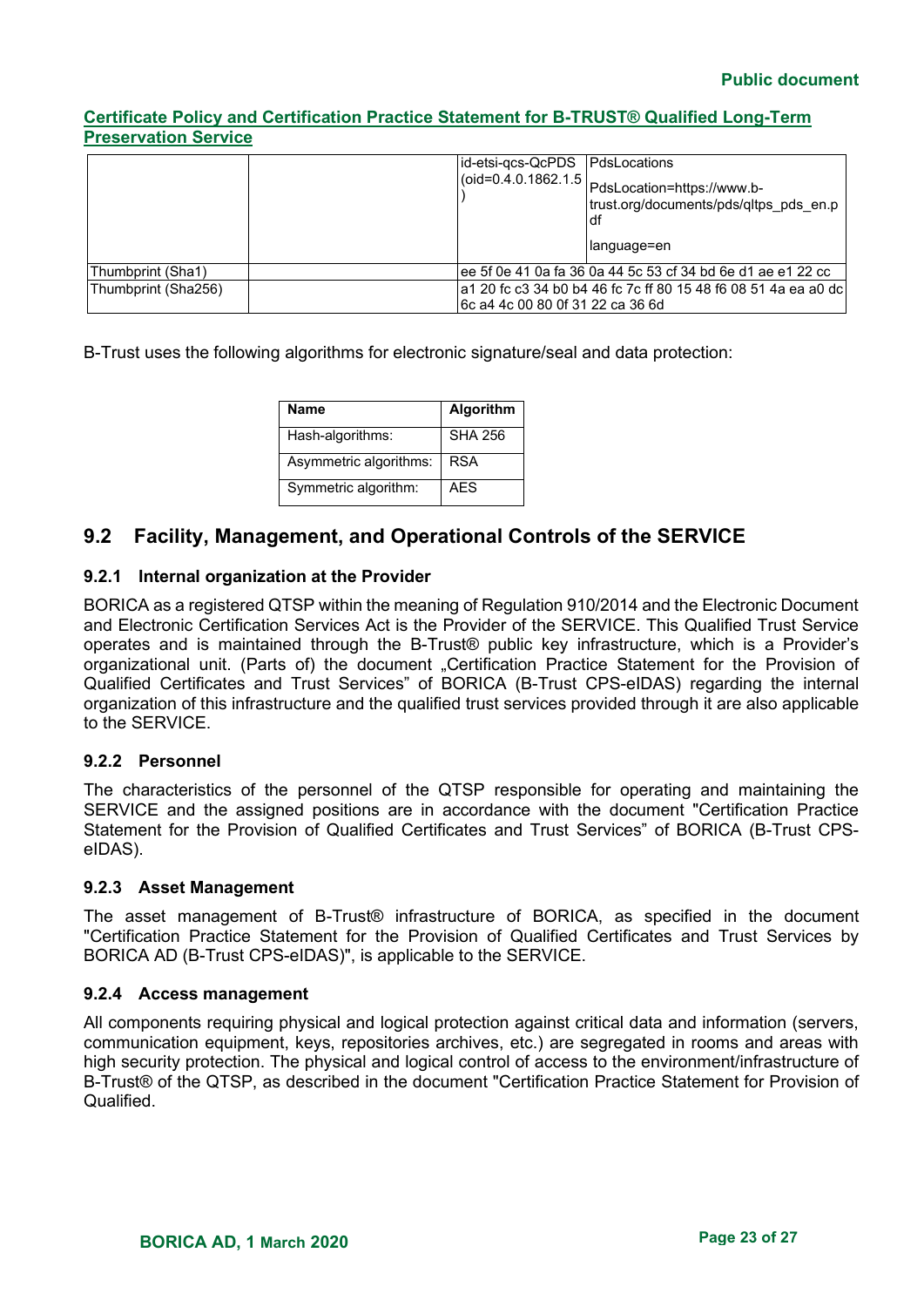# <span id="page-23-0"></span>**9.2.5 Cryptographic security - Key management**

#### <span id="page-23-1"></span>**9.2.5.1 Key pair generation**

The RSA key pair to the qualified certificate for e-seal and for website authentication of the SERVICE is generated in a highly secure software environment (PKCS#12) by Provider's personnel eligible to perform this role. The generated pairs of RSA keys have length of 2048 bits.

The description and role of these personnel are specified in the document "Certification Practice Statement for the Provision of Qualified Certificates and Certification Services" of BORICA (B-Trust CPS-eIDAS).

The environment for generating key pairs of the SERVICE is described in the same document.

The procedures for generating these key pairs are in accordance with the documents: "Policy on the provision of qualified certificates for advanced electronic signature and advanced electronic seal" (B-Trust QCP-eIDAS AES/AESeal), and "Policy on the provision of Qualified Certificates of Website authentication" (B-Trust QCP-eIDAS Web SSL/TLS).

## <span id="page-23-2"></span>**9.2.5.2 Private Key protection**

The generated private keys of the SERVICE are stored in a PKCS # 12 cryptographic file protected by a secure password. A copy of the cryptographic file is stored in a special safe for restoration purposes.

#### <span id="page-23-3"></span>**9.2.5.3 Public key distribution**

The public keys of the SERVICE are certified by the qualified e-seal and website authentication certificates issued by the respective Operational CA in the B-Trust hierarchy of the Provider.

The Provider publishes the website authentication certificate of the SERVICE on its website.

In order to authenticate the SERVICE, a User/Relying Party should have loaded on his computer/system the certificate of the B-Trust Operational Advanced CA (part of the B-Trust Certification chains, also published on the Provider's website).

#### <span id="page-23-4"></span>**9.2.5.4 Certificate extension and/or renewal**

The period of validity of the certificate of the SERVICE is 5 years. Upon expiration of this period, the validity of the certificate is extended for a period of 3 years. After this period a new key pair is generated, the private key from which is stored in a new cryptographic file PKCS#12, and the public key is certified by issuing a new certificate of the SERVICE. The key pair with expired validity period is stored as follows:

- private key stored for a period of 10 years;
- public key stored for a period of 10 years.

## <span id="page-23-5"></span>**9.2.6 Physical and Environmental Controls**

The means and measures applied regarding the physical and environmental security of the B-Trust® Infrastructure of the Provider, as specified in the document "Certification Practice Statement for the Provision of Qualified Certificates and Trust Services" (B-Trust CPS-eIDAS), (section 5.1.) are valid and are applied for the SERVICE.

#### <span id="page-23-6"></span>**9.2.7 Operational Security**

The operational security of the platform of the SERVICE complies with the requirements for the security of computer systems in the B-Trust infrastructure as specified in the document "Certification Practice Statement for Provision of Qualified Certificates and Trust Services" (B-Trust CPS-eIDAS) (sections 6.6, 6.7, and 6.8).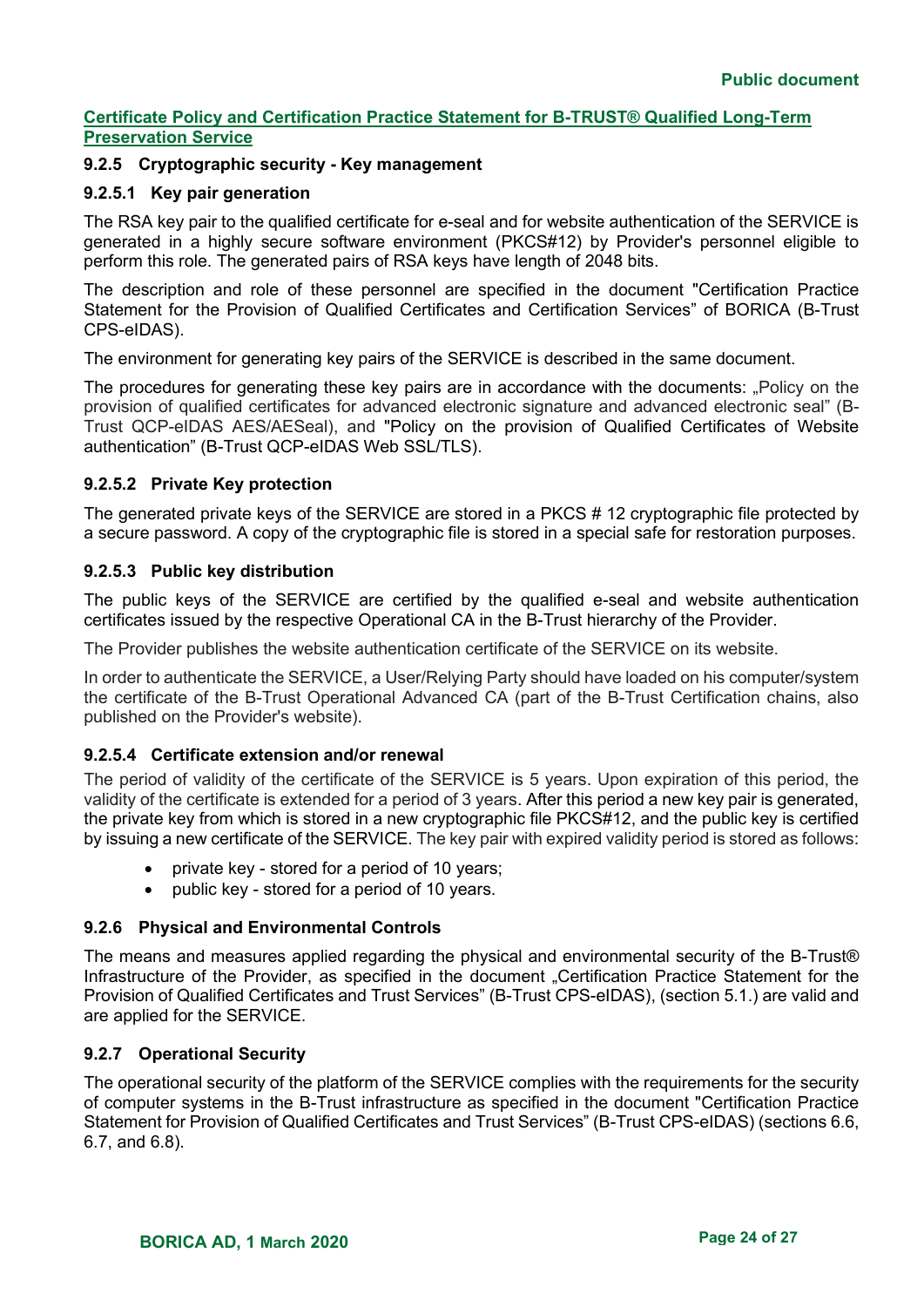# <span id="page-24-0"></span>**9.2.8 Network security**

See section 6.9 of the document "Certification Practice Statement for the Provision of Qualified Certificates and Trust Services" (B-Trust CPS-eIDAS).

## <span id="page-24-1"></span>**9.2.9 Management of journals**

See section 5.4 of the document "Certification Practice Statement for the Provision of Qualified Certificates and Trust Services" (B-Trust CPS-eIDAS).

## <span id="page-24-2"></span>**9.2.10 Continuity**

In accordance with the general measures implemented by the Provider to ensure the continuity of the operation of the B-Trust infrastructure, including qualified trust services based on reservation of the critical components of the infrastructure.

#### <span id="page-24-3"></span>**9.2.11 Termination of the SERVICE**

In the event of termination of the SERVICE, the relevant procedures under section 5.9 of the document "Certification Practice Statement for the Provision of Qualified Certificates and Trust Services" (B-Trust CPS-eIDAS) are performed.

# <span id="page-24-4"></span>**9.3 Information security**

BORICA shall not publish a specific Information Security Policy for the SERVICE.

The Provider operates, maintains and provides the SERVICE by using the common B-Trust® Public Key Infrastructure through which it provides Qualified Trust Services (Qualified Signature/Seal Certificates and Qualified Time Stamps) under Regulation 910/2014.

The information security of the components of the B-Trust infrastructure is part of the common information security policy of BORICA, approved by the management of the company. This policy establishes the organizational measures and procedures for the security management of the systems and information assets through which services are provided. The personnel having direct relations to these systems and assets is acquainted with and implement this Policy. See the document "Certification Practice Statement for the Provision of Qualified Certificates and Trust Services" (B-Trust CPS-eIDAS).

The preserved signatures/seals (e-documents) in the Archive may contain information to be considered personal data. In accordance with the legislation on such data, BORICA as a QTSP, respectively as the Provider of the SERVICE, is registered by the Commission for Personal Data Protection as a data controller.

The preserved e-documents in the Archive are encrypted. Only authorized persons of the Provider's personnel perform decryption or encryption function of the stored signatures/seals (e-documents) in the Archive.

# <span id="page-24-5"></span>**10 BUSINESS AND LEGAL ISSUES**

See section 9 of the document "Certification Practice Statement for Qualified Certificates and Qualified Trust Services" of BORICA (B-Trust CPS-eIDAS).

# <span id="page-24-6"></span>**Appendix 1. E-Signature/E-Seal Profiles and Levels eligible for the SERVICE.**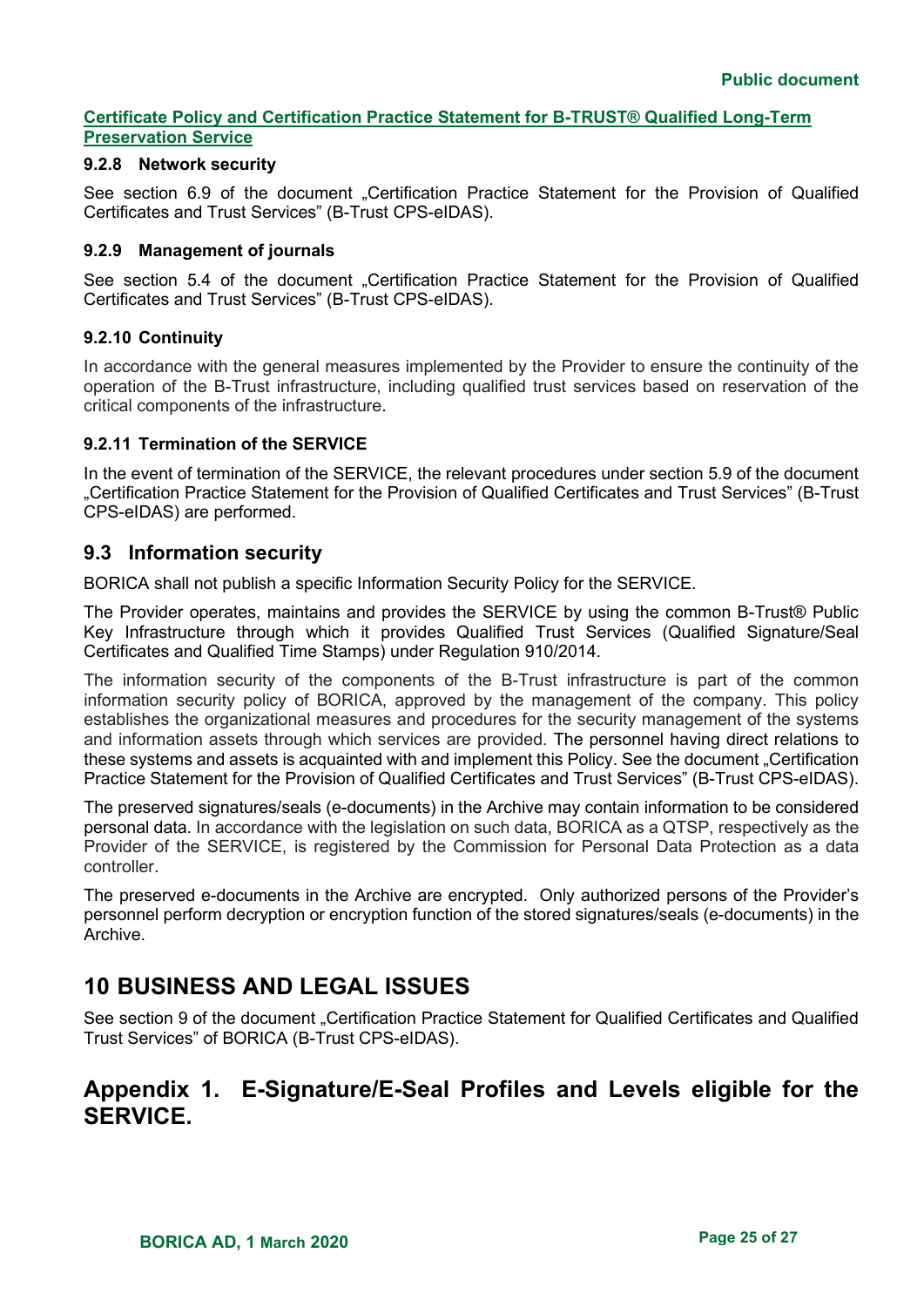**1.** E-Signature/E-Seal common structure



# 2. **BASELINE\_B** Profile

| E-Document | Signed<br>Attributes<br>Certificate | Signature/Seal | Unsigned<br>Attributes |
|------------|-------------------------------------|----------------|------------------------|

3. **BASELINE\_T** Profile (with a time-certified signature/seal)



4. **BASELINE\_LT** Profile (time-certified + certificate status)